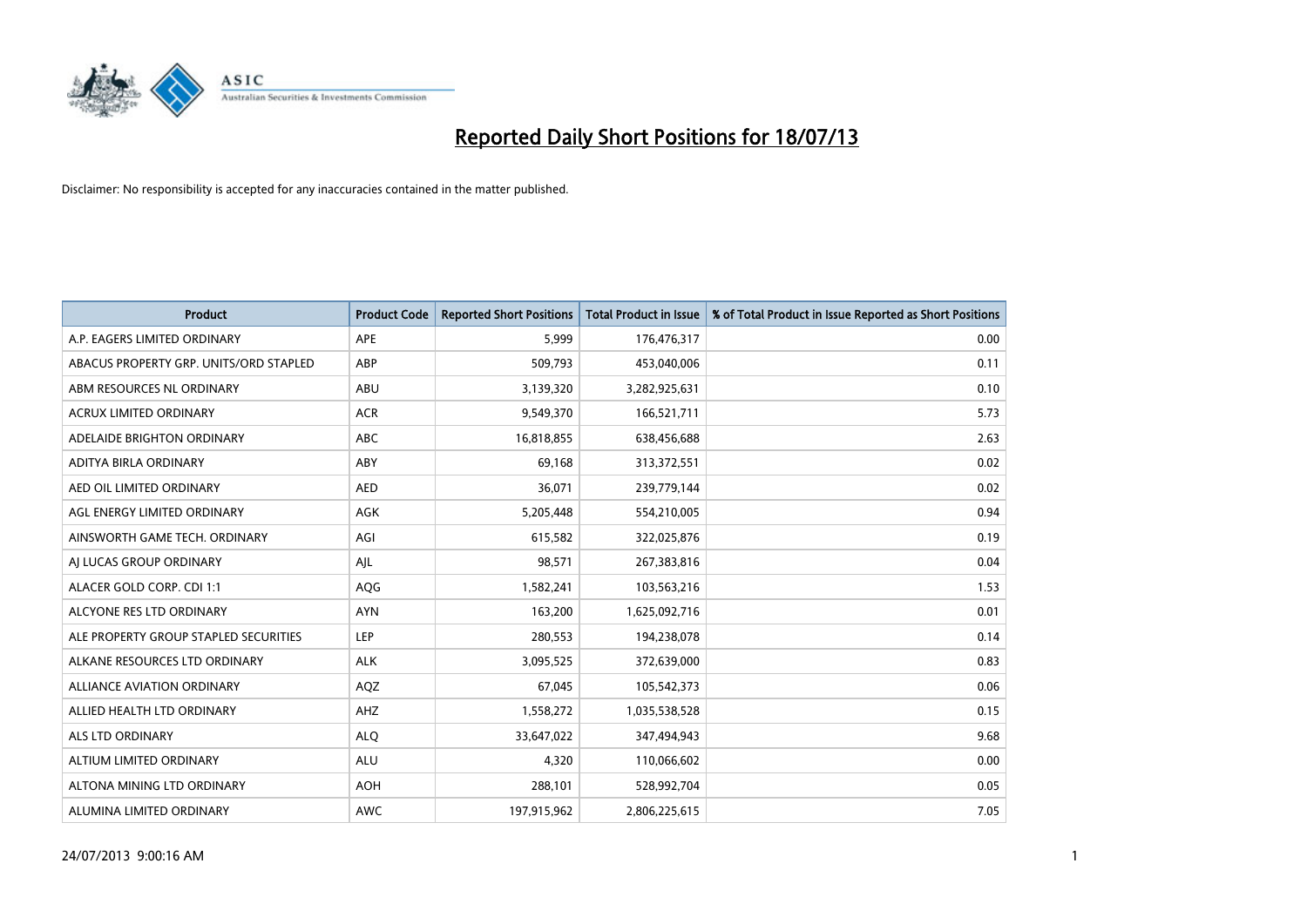

| <b>Product</b>                          | <b>Product Code</b> | <b>Reported Short Positions</b> | <b>Total Product in Issue</b> | % of Total Product in Issue Reported as Short Positions |
|-----------------------------------------|---------------------|---------------------------------|-------------------------------|---------------------------------------------------------|
| AMALGAMATED HOLDINGS ORDINARY           | AHD                 | 6,977                           | 157,759,109                   | 0.00                                                    |
| AMCOM TELECOMM. ORDINARY                | AMM                 | 2,118,959                       | 244,557,101                   | 0.87                                                    |
| AMCOR LIMITED ORDINARY                  | AMC                 | 3,639,587                       | 1,206,684,923                 | 0.30                                                    |
| AMP LIMITED ORDINARY                    | AMP                 | 20,311,559                      | 2,944,564,649                 | 0.69                                                    |
| AMPELLA MINING ORDINARY                 | <b>AMX</b>          | 365,381                         | 248,000,493                   | 0.15                                                    |
| ANGLOGOLD ASHANTI CDI 5:1               | AGG                 | 1,000                           | 89,207,765                    | 0.00                                                    |
| ANSELL LIMITED ORDINARY                 | <b>ANN</b>          | 10,902,169                      | 130,617,963                   | 8.35                                                    |
| ANTARES ENERGY LTD ORDINARY             | AZZ                 | 1,433,096                       | 255,000,000                   | 0.56                                                    |
| ANZ BANKING GRP LTD ORDINARY            | ANZ                 | 13,305,155                      | 2,743,487,440                 | 0.48                                                    |
| APA GROUP STAPLED SECURITIES            | <b>APA</b>          | 23,733,377                      | 835,750,807                   | 2.84                                                    |
| APN NEWS & MEDIA ORDINARY               | <b>APN</b>          | 18,314,643                      | 661,526,586                   | 2.77                                                    |
| AQUARIUS PLATINUM. ORDINARY             | <b>AQP</b>          | 9,368,177                       | 486,851,336                   | 1.92                                                    |
| AQUILA RESOURCES ORDINARY               | <b>AQA</b>          | 13,837,669                      | 411,804,442                   | 3.36                                                    |
| ARAFURA RESOURCE LTD ORDINARY           | ARU                 | 8,367                           | 441,270,644                   | 0.00                                                    |
| ARB CORPORATION ORDINARY                | ARP                 | 472,599                         | 72,481,302                    | 0.65                                                    |
| ARDENT LEISURE GROUP STAPLED SECURITIES | AAD                 | 4,988,428                       | 397,803,987                   | 1.25                                                    |
| ARENA REIT ORDINARY UNITS               | ARF                 | 1,091,670                       | 206,342,963                   | 0.53                                                    |
| ARISTOCRAT LEISURE ORDINARY             | <b>ALL</b>          | 7,239,991                       | 551,418,047                   | 1.31                                                    |
| ARRIUM LTD ORDINARY                     | ARI                 | 28,245,121                      | 1,355,433,903                 | 2.08                                                    |
| ASCIANO LIMITED ORDINARY                | <b>AIO</b>          | 18,857,182                      | 975,385,664                   | 1.93                                                    |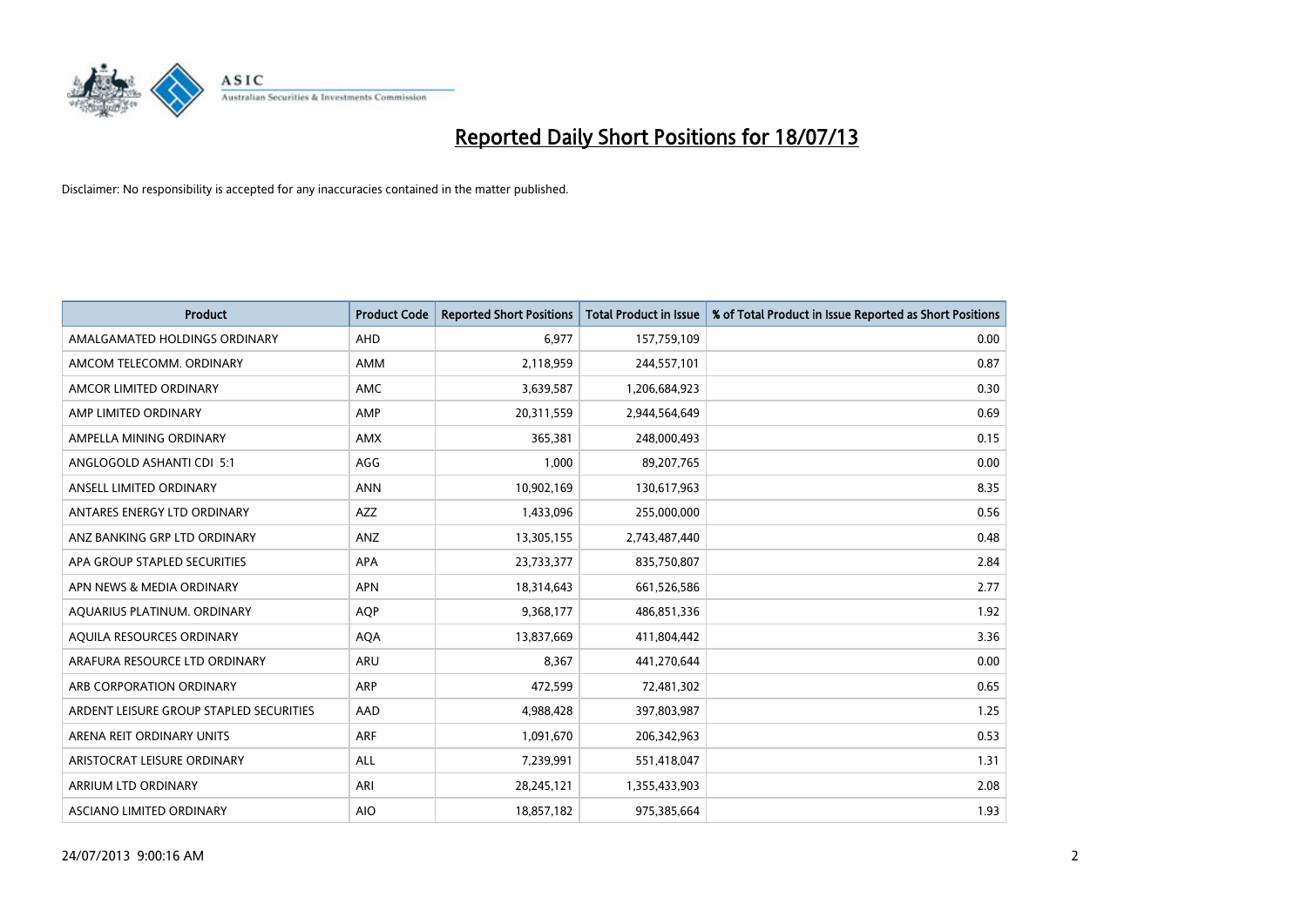

| <b>Product</b>                            | <b>Product Code</b> | <b>Reported Short Positions</b> | <b>Total Product in Issue</b> | % of Total Product in Issue Reported as Short Positions |
|-------------------------------------------|---------------------|---------------------------------|-------------------------------|---------------------------------------------------------|
| ASG GROUP LIMITED ORDINARY                | ASZ                 | 1,606,984                       | 206,720,839                   | 0.78                                                    |
| ASPEN GROUP ORD/UNITS STAPLED             | APZ                 | 308,741                         | 1,192,665,422                 | 0.03                                                    |
| ASTRO JAP PROP GROUP STAPLED US PROHIBIT. | AJA                 | 4,448                           | 67,211,752                    | 0.01                                                    |
| ASX LIMITED ORDINARY                      | ASX                 | 2,360,444                       | 193,595,162                   | 1.22                                                    |
| ATLAS IRON LIMITED ORDINARY               | AGO                 | 34,703,635                      | 909,718,409                   | 3.81                                                    |
| AURIZON HOLDINGS LTD ORDINARY             | AZJ                 | 10,629,338                      | 2,137,284,503                 | 0.50                                                    |
| AURORA OIL & GAS ORDINARY                 | <b>AUT</b>          | 7,739,750                       | 447,885,778                   | 1.73                                                    |
| AUSDRILL LIMITED ORDINARY                 | ASL                 | 20,929,139                      | 312,277,224                   | 6.70                                                    |
| AUSENCO LIMITED ORDINARY                  | AAX                 | 1,459,007                       | 123,527,574                   | 1.18                                                    |
| <b>AUSTAL LIMITED ORDINARY</b>            | ASB                 | 350,465                         | 346,007,639                   | 0.10                                                    |
| AUSTBROKERS HOLDINGS ORDINARY             | <b>AUB</b>          | 50,722                          | 58,148,980                    | 0.09                                                    |
| AUSTIN ENGINEERING ORDINARY               | ANG                 | 744,418                         | 73,164,403                    | 1.02                                                    |
| AUSTRALAND PROPERTY STAPLED SECURITY      | <b>ALZ</b>          | 924,416                         | 578,324,670                   | 0.16                                                    |
| AUSTRALIAN AGRICULT, ORDINARY             | AAC                 | 2,553,989                       | 313,113,358                   | 0.82                                                    |
| <b>AUSTRALIAN EDUCATION UNITS</b>         | <b>AEU</b>          | 10,000                          | 175,465,397                   | 0.01                                                    |
| AUSTRALIAN FOUNDAT. ORDINARY              | AFI                 | 3,000                           | 1,037,326,459                 | 0.00                                                    |
| AUSTRALIAN INFR LTD ORDINARY              | <b>AIX</b>          | 30,427                          | 620,733,944                   | 0.00                                                    |
| AUSTRALIAN PHARM, ORDINARY                | API                 | 89,497                          | 488,115,883                   | 0.02                                                    |
| AUTOMOTIVE HOLDINGS ORDINARY              | AHE                 | 735,798                         | 260,579,682                   | 0.28                                                    |
| AVJENNINGS LIMITED ORDINARY               | <b>AVJ</b>          | 2,191,391                       | 384,423,851                   | 0.57                                                    |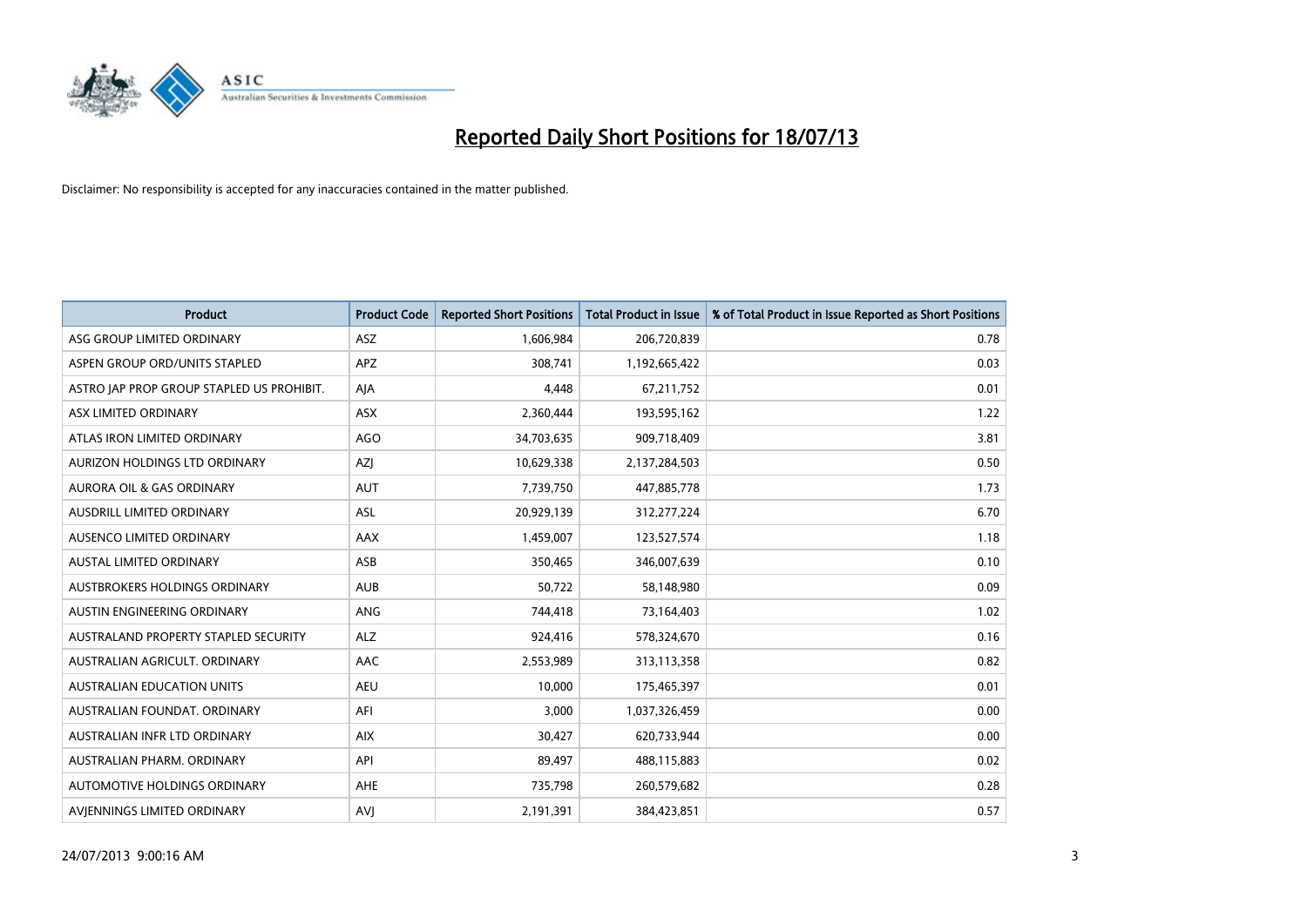

| <b>Product</b>                                | <b>Product Code</b> | <b>Reported Short Positions</b> | <b>Total Product in Issue</b> | % of Total Product in Issue Reported as Short Positions |
|-----------------------------------------------|---------------------|---------------------------------|-------------------------------|---------------------------------------------------------|
| AWE LIMITED ORDINARY                          | <b>AWE</b>          | 1,206,459                       | 522,116,985                   | 0.23                                                    |
| BANDANNA ENERGY ORDINARY                      | <b>BND</b>          | 23,391,345                      | 528,481,199                   | 4.43                                                    |
| BANK OF QUEENSLAND. ORDINARY                  | <b>BOQ</b>          | 7,596,459                       | 319,809,993                   | 2.38                                                    |
| <b>BASE RES LIMITED ORDINARY</b>              | <b>BSE</b>          | 4,003,167                       | 561,840,029                   | 0.71                                                    |
| BATHURST RES NZ LTD ORDINARY                  | <b>BRL</b>          | 42,387,387                      | 699,247,997                   | 6.06                                                    |
| <b>BC IRON LIMITED ORDINARY</b>               | <b>BCI</b>          | 414,732                         | 123,453,630                   | 0.34                                                    |
| BEACH ENERGY LIMITED ORDINARY                 | <b>BPT</b>          | 21,916,136                      | 1,269,399,183                 | 1.73                                                    |
| BEADELL RESOURCE LTD ORDINARY                 | <b>BDR</b>          | 67,115,061                      | 788,277,280                   | 8.51                                                    |
| BEGA CHEESE LTD ORDINARY                      | <b>BGA</b>          | 51,112                          | 151,866,050                   | 0.03                                                    |
| BENDIGO AND ADELAIDE ORDINARY                 | <b>BEN</b>          | 13,353,827                      | 407,197,451                   | 3.28                                                    |
| BERKELEY RESOURCES ORDINARY                   | <b>BKY</b>          | 595,652                         | 179,393,323                   | 0.33                                                    |
| BHP BILLITON LIMITED ORDINARY                 | <b>BHP</b>          | 9,664,322                       | 3,211,691,105                 | 0.30                                                    |
| <b>BILLABONG ORDINARY</b>                     | <b>BBG</b>          | 15,306,758                      | 478,944,292                   | 3.20                                                    |
| <b>BLACKMORES LIMITED ORDINARY</b>            | <b>BKL</b>          | 4,480                           | 16,973,764                    | 0.03                                                    |
| <b>BLACKTHORN RESOURCES ORD US PROHIBITED</b> | <b>BTR</b>          | 429,936                         | 164,285,950                   | 0.26                                                    |
| BLUESCOPE STEEL LTD ORDINARY                  | <b>BSL</b>          | 4,852,307                       | 558,243,305                   | 0.87                                                    |
| <b>BOART LONGYEAR ORDINARY</b>                | <b>BLY</b>          | 38,880,788                      | 461,163,412                   | 8.43                                                    |
| BORAL LIMITED, ORDINARY                       | <b>BLD</b>          | 50,213,181                      | 774,000,641                   | 6.49                                                    |
| <b>BRADKEN LIMITED ORDINARY</b>               | <b>BKN</b>          | 14,796,778                      | 169,240,662                   | 8.74                                                    |
| <b>BRAMBLES LIMITED ORDINARY</b>              | <b>BXB</b>          | 2,338,666                       | 1,557,418,757                 | 0.15                                                    |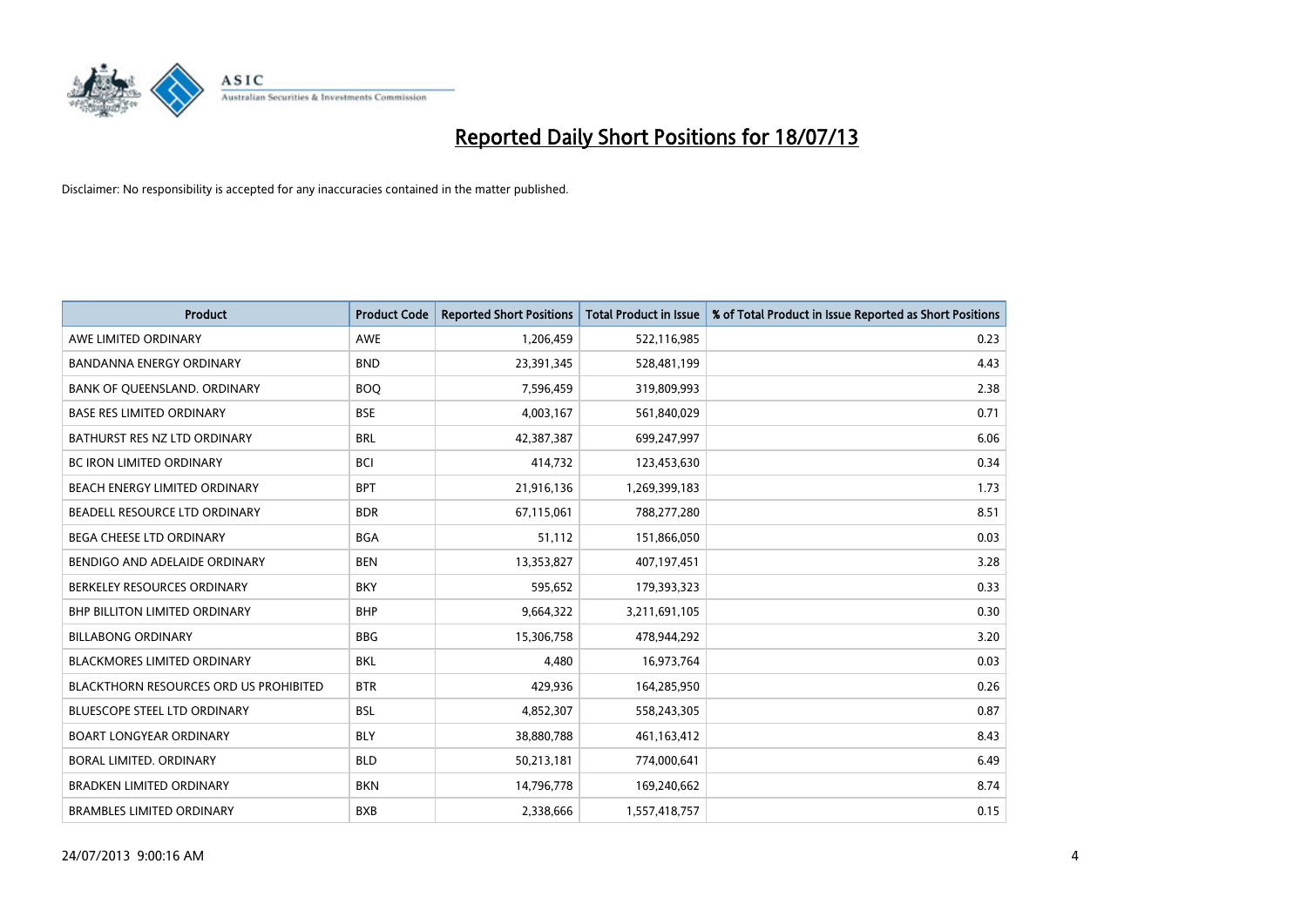

| <b>Product</b>                          | <b>Product Code</b> | <b>Reported Short Positions</b> | <b>Total Product in Issue</b> | % of Total Product in Issue Reported as Short Positions |
|-----------------------------------------|---------------------|---------------------------------|-------------------------------|---------------------------------------------------------|
| <b>BREVILLE GROUP LTD ORDINARY</b>      | <b>BRG</b>          | 6,498,812                       | 130,095,322                   | 5.00                                                    |
| <b>BRICKWORKS LIMITED ORDINARY</b>      | <b>BKW</b>          | 6,121                           | 147,818,132                   | 0.00                                                    |
| <b>BROCKMAN MINING LTD ORDINARY</b>     | <b>BCK</b>          | 90,995                          | 7,894,482,131                 | 0.00                                                    |
| BT INVESTMENT MNGMNT ORDINARY           | <b>BTT</b>          | 78,016                          | 278,100,237                   | 0.03                                                    |
| <b>BUCCANEER ENERGY LTD ORDINARY</b>    | <b>BCC</b>          | 500,000                         | 2,221,527,999                 | 0.02                                                    |
| <b>BURU ENERGY ORDINARY</b>             | <b>BRU</b>          | 16,569,740                      | 274,036,429                   | 6.05                                                    |
| <b>BWP TRUST ORDINARY UNITS</b>         | <b>BWP</b>          | 5,518,530                       | 537,753,954                   | 1.03                                                    |
| CABCHARGE AUSTRALIA ORDINARY            | CAB                 | 11,085,341                      | 120,430,683                   | 9.20                                                    |
| CALTEX AUSTRALIA ORDINARY               | <b>CTX</b>          | 1,767,706                       | 270,000,000                   | 0.65                                                    |
| CAPE LAMBERT RES LTD ORDINARY           | <b>CFE</b>          | 19,764                          | 679,691,942                   | 0.00                                                    |
| CARABELLA RES LTD ORDINARY              | <b>CLR</b>          | 100,000                         | 152,361,547                   | 0.07                                                    |
| <b>CARBON ENERGY ORDINARY</b>           | <b>CNX</b>          | 4,533                           | 786,889,705                   | 0.00                                                    |
| CARDNO LIMITED ORDINARY                 | CDD                 | 11,019,576                      | 143,726,327                   | 7.67                                                    |
| CARNARVON PETROLEUM ORDINARY            | <b>CVN</b>          | 39,246                          | 934,109,501                   | 0.00                                                    |
| CARSALES.COM LTD ORDINARY               | <b>CRZ</b>          | 2,158,920                       | 236,201,964                   | 0.91                                                    |
| CASH CONVERTERS ORDINARY                | CCV                 | 2,969,170                       | 423,861,025                   | 0.70                                                    |
| CEDAR WOODS PROP. ORDINARY              | <b>CWP</b>          | 63,319                          | 73,359,551                    | 0.09                                                    |
| CENTRAL PETROLEUM ORDINARY              | <b>CTP</b>          | 763,303                         | 1,440,078,845                 | 0.05                                                    |
| <b>CERAMIC FUEL CELLS ORDINARY</b>      | <b>CFU</b>          | 441,094                         | 1,591,941,620                 | 0.03                                                    |
| CFS RETAIL TRUST GRP STAPLED SECURITIES | <b>CFX</b>          | 59,782,591                      | 2,828,495,659                 | 2.11                                                    |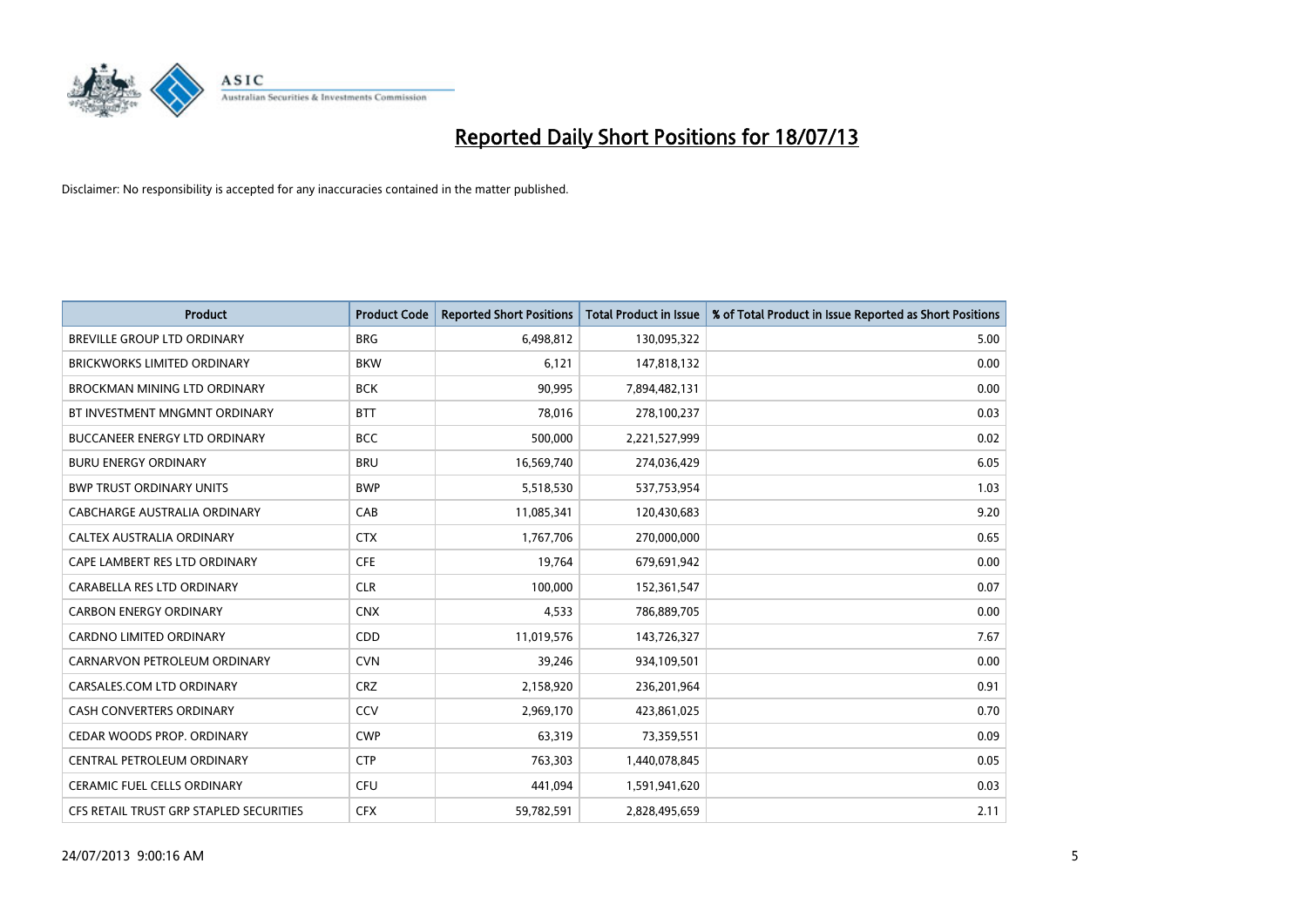

| <b>Product</b>                          | <b>Product Code</b> | <b>Reported Short Positions</b> | <b>Total Product in Issue</b> | % of Total Product in Issue Reported as Short Positions |
|-----------------------------------------|---------------------|---------------------------------|-------------------------------|---------------------------------------------------------|
| CHALLENGER DIV.PRO. STAPLED UNITS       | <b>CDI</b>          | 2,491                           | 214,101,013                   | 0.00                                                    |
| CHALLENGER LIMITED ORDINARY             | <b>CGF</b>          | 2,844,176                       | 530,862,585                   | 0.54                                                    |
| CHANDLER MACLEOD LTD ORDINARY           | <b>CMG</b>          | 295,017                         | 469,679,390                   | 0.06                                                    |
| CHARTER HALL GROUP STAPLED US PROHIBIT. | <b>CHC</b>          | 368,408                         | 302,262,312                   | 0.12                                                    |
| <b>CHARTER HALL RETAIL UNITS</b>        | <b>COR</b>          | 3,181,071                       | 337,582,974                   | 0.94                                                    |
| <b>CHORUS LIMITED ORDINARY</b>          | CNU                 | 60,665                          | 389,299,049                   | 0.02                                                    |
| CITIGOLD CORP LTD ORDINARY              | <b>CTO</b>          | 153,427                         | 1,352,907,765                 | 0.01                                                    |
| <b>CLOUGH LIMITED ORDINARY</b>          | <b>CLO</b>          | 7,133,440                       | 777,090,670                   | 0.92                                                    |
| COAL OF AFRICA LTD ORDINARY             | <b>CZA</b>          | 99,926                          | 1,048,368,613                 | 0.01                                                    |
| <b>COALSPUR MINES LTD ORDINARY</b>      | <b>CPL</b>          | 9,391,150                       | 641,244,435                   | 1.46                                                    |
| COCA-COLA AMATIL ORDINARY               | <b>CCL</b>          | 8,024,818                       | 763,590,249                   | 1.05                                                    |
| <b>COCHLEAR LIMITED ORDINARY</b>        | <b>COH</b>          | 4,573,073                       | 57,040,932                    | 8.02                                                    |
| COCKATOO COAL ORDINARY                  | <b>COK</b>          | 9,326,798                       | 1,021,101,465                 | 0.91                                                    |
| <b>CODAN LIMITED ORDINARY</b>           | <b>CDA</b>          | 540,994                         | 176,926,104                   | 0.31                                                    |
| <b>COFFEY INTERNATIONAL ORDINARY</b>    | <b>COF</b>          | 41,002                          | 255,833,165                   | 0.02                                                    |
| <b>COLLINS FOODS LTD ORDINARY</b>       | <b>CKF</b>          | 533,974                         | 93,000,003                    | 0.57                                                    |
| COMMONWEALTH BANK, ORDINARY             | <b>CBA</b>          | 11,314,277                      | 1,611,928,836                 | 0.70                                                    |
| <b>COMMONWEALTH PROP ORDINARY UNITS</b> | <b>CPA</b>          | 45,378,919                      | 2,347,003,413                 | 1.93                                                    |
| <b>COMPASS RESOURCES ORDINARY</b>       | <b>CMR</b>          | 7,472                           | 1,403,744,100                 | 0.00                                                    |
| COMPUTERSHARE LTD ORDINARY              | <b>CPU</b>          | 7,583,438                       | 556,203,079                   | 1.36                                                    |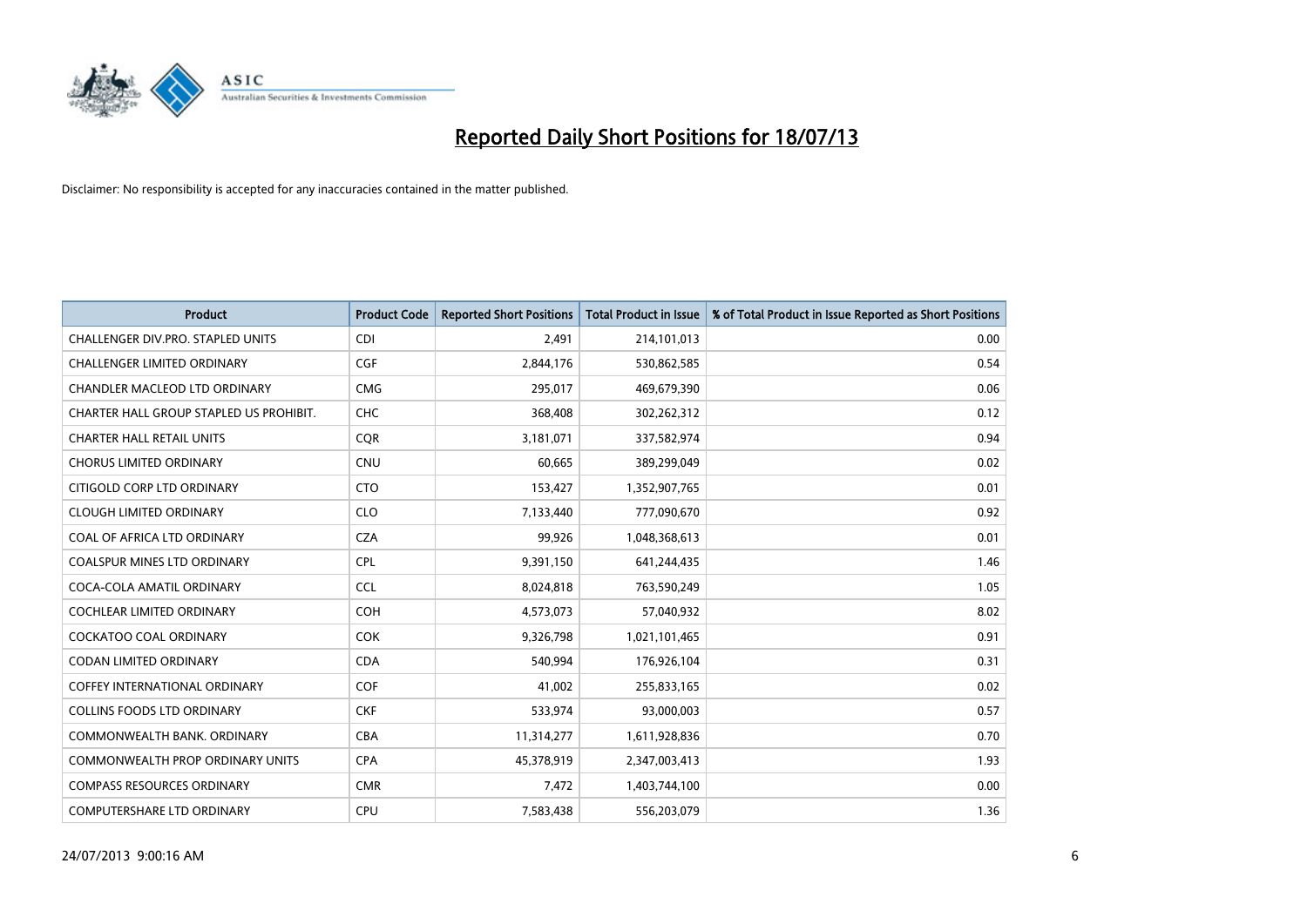

| <b>Product</b>                          | <b>Product Code</b> | <b>Reported Short Positions</b> | <b>Total Product in Issue</b> | % of Total Product in Issue Reported as Short Positions |
|-----------------------------------------|---------------------|---------------------------------|-------------------------------|---------------------------------------------------------|
| <b>CORP TRAVEL LIMITED ORDINARY</b>     | <b>CTD</b>          | 202,548                         | 78,081,184                    | 0.26                                                    |
| <b>CREDIT CORP GROUP ORDINARY</b>       | <b>CCP</b>          | 41,508                          | 45,932,899                    | 0.09                                                    |
| <b>CROMWELL PROP STAPLED SECURITIES</b> | <b>CMW</b>          | 712,218                         | 1,713,721,456                 | 0.04                                                    |
| <b>CROWN LIMITED ORDINARY</b>           | <b>CWN</b>          | 2,923,632                       | 728,394,185                   | 0.40                                                    |
| <b>CSG LIMITED ORDINARY</b>             | <b>CSV</b>          | 229,332                         | 278,155,477                   | 0.08                                                    |
| <b>CSL LIMITED ORDINARY</b>             | <b>CSL</b>          | 1,711,914                       | 488,099,333                   | 0.35                                                    |
| CSR LIMITED ORDINARY                    | <b>CSR</b>          | 37,043,353                      | 506,000,315                   | 7.32                                                    |
| <b>CUDECO LIMITED ORDINARY</b>          | CDU                 | 6,786,014                       | 205,017,174                   | 3.31                                                    |
| DART ENERGY LTD ORDINARY                | <b>DTE</b>          | 14,198,853                      | 878,789,752                   | 1.62                                                    |
| DATA#3 LIMITED ORDINARY                 | <b>DTL</b>          | 123,300                         | 153,974,950                   | 0.08                                                    |
| DAVID JONES LIMITED ORDINARY            | <b>DJS</b>          | 63,015,782                      | 535,002,401                   | 11.78                                                   |
| <b>DECMIL GROUP LIMITED ORDINARY</b>    | <b>DCG</b>          | 4,717,241                       | 168,203,219                   | 2.80                                                    |
| DEEP YELLOW LIMITED ORDINARY            | <b>DYL</b>          | 100,002                         | 1,562,794,247                 | 0.01                                                    |
| DEXUS PROPERTY GROUP STAPLED UNITS      | <b>DXS</b>          | 14,264,952                      | 4,701,957,390                 | 0.30                                                    |
| DISCOVERY METALS LTD ORDINARY           | <b>DML</b>          | 11,810,129                      | 486,986,451                   | 2.43                                                    |
| DOMINO PIZZA ENTERPR ORDINARY           | <b>DMP</b>          | 307,712                         | 70,192,674                    | 0.44                                                    |
| DORAY MINERALS LTD ORDINARY             | <b>DRM</b>          | 57,921                          | 141,866,768                   | 0.04                                                    |
| DOWNER EDI LIMITED ORDINARY             | <b>DOW</b>          | 8,752,283                       | 433,409,429                   | 2.02                                                    |
| DRILLSEARCH ENERGY ORDINARY             | <b>DLS</b>          | 16,649,083                      | 427,753,371                   | 3.89                                                    |
| DUET GROUP STAPLED US PROHIBIT.         | <b>DUE</b>          | 1,782,254                       | 1,169,314,842                 | 0.15                                                    |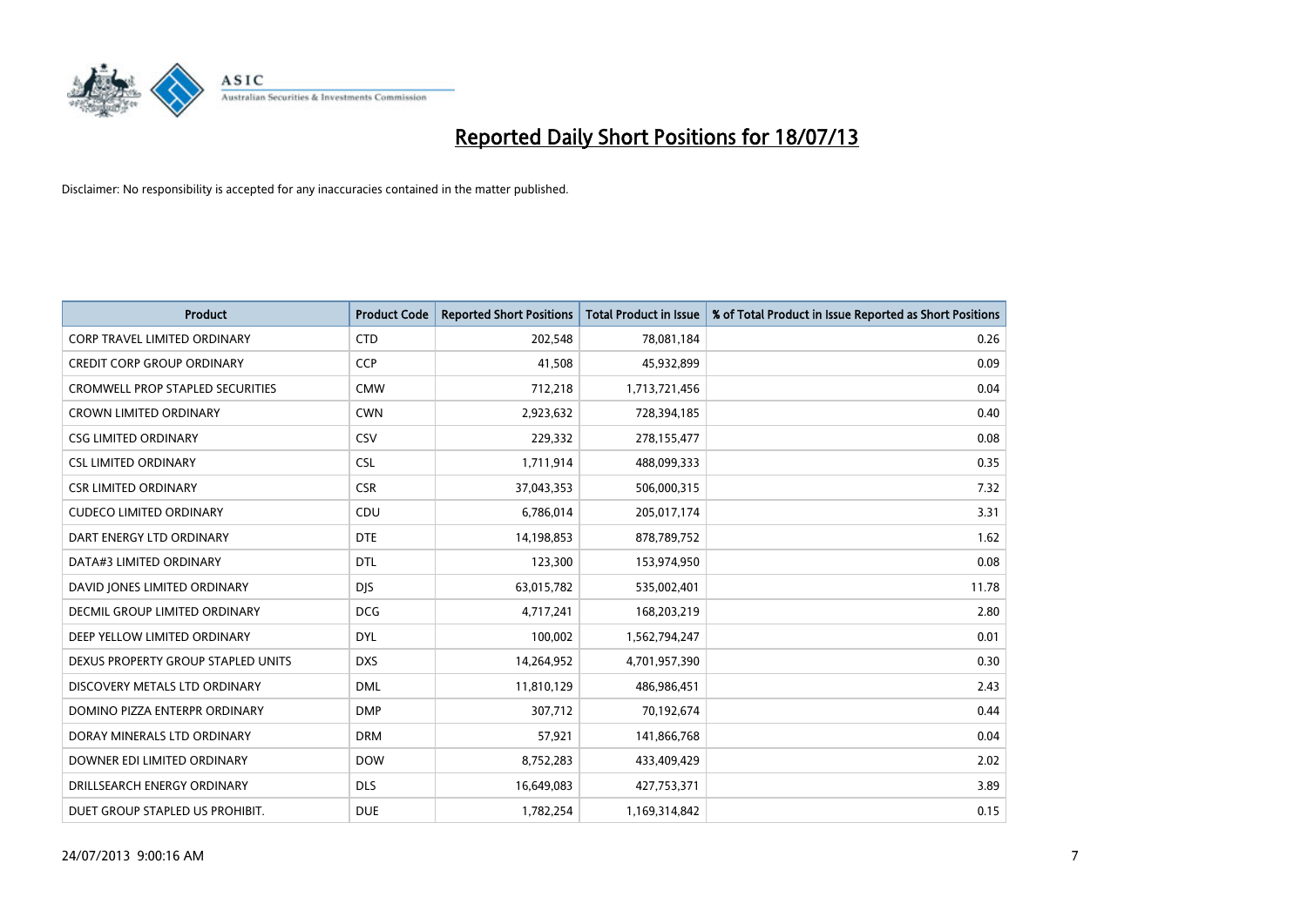

| <b>Product</b>                         | <b>Product Code</b> | <b>Reported Short Positions</b> | <b>Total Product in Issue</b> | % of Total Product in Issue Reported as Short Positions |
|----------------------------------------|---------------------|---------------------------------|-------------------------------|---------------------------------------------------------|
| DULUXGROUP LIMITED ORDINARY            | <b>DLX</b>          | 5,316,249                       | 377,019,430                   | 1.41                                                    |
| DWS LTD ORDINARY                       | <b>DWS</b>          | 464,650                         | 132,362,763                   | 0.35                                                    |
| ECHO ENTERTAINMENT ORDINARY            | <b>EGP</b>          | 4,133,448                       | 825,672,730                   | 0.50                                                    |
| <b>ELDERS LIMITED ORDINARY</b>         | <b>ELD</b>          | 18,446,307                      | 448,598,480                   | 4.11                                                    |
| ELEMENTAL MINERALS ORDINARY            | <b>ELM</b>          | 4,984                           | 288,587,228                   | 0.00                                                    |
| ELEMENTOS LIMITED ORDINARY             | <b>ELT</b>          | 16                              | 163,071,447                   | 0.00                                                    |
| <b>EMECO HOLDINGS ORDINARY</b>         | <b>EHL</b>          | 14,012,183                      | 599,675,707                   | 2.34                                                    |
| <b>ENDEAVOUR MIN CORP CDI 1:1</b>      | <b>EVR</b>          | 206,051                         | 117,754,189                   | 0.17                                                    |
| <b>ENERGY RESOURCES ORDINARY 'A'</b>   | <b>ERA</b>          | 10,003,770                      | 517,725,062                   | 1.93                                                    |
| <b>ENERGY WORLD CORPOR, ORDINARY</b>   | <b>EWC</b>          | 26,089,573                      | 1,734,166,672                 | 1.50                                                    |
| ENVESTRA LIMITED ORDINARY              | <b>ENV</b>          | 11,227,430                      | 1,796,808,474                 | 0.62                                                    |
| EQUATORIAL RES LTD ORDINARY            | EQX                 | 8                               | 121,885,353                   | 0.00                                                    |
| ERM POWER LIMITED ORDINARY             | EPW                 | 394,792                         | 207,499,601                   | 0.19                                                    |
| ESERVGLOBAL LIMITED ORDINARY           | ESV                 | 425,132                         | 249,045,997                   | 0.17                                                    |
| EVOLUTION MINING LTD ORDINARY          | <b>EVN</b>          | 28,730,625                      | 708,092,989                   | 4.06                                                    |
| FAIRFAX MEDIA LTD ORDINARY             | <b>FXJ</b>          | 393,547,591                     | 2,351,955,725                 | 16.73                                                   |
| FANTASTIC HOLDINGS ORDINARY            | <b>FAN</b>          | 63,428                          | 102,739,538                   | 0.06                                                    |
| <b>FAR LTD ORDINARY</b>                | <b>FAR</b>          | 24,488,414                      | 2,499,846,742                 | 0.98                                                    |
| FEDERATION CNTRES ORD/UNIT STAPLED SEC | FDC                 | 2,773,633                       | 1,427,641,565                 | 0.19                                                    |
| FINBAR GROUP LIMITED ORDINARY          | <b>FRI</b>          | 1,735                           | 218,006,169                   | 0.00                                                    |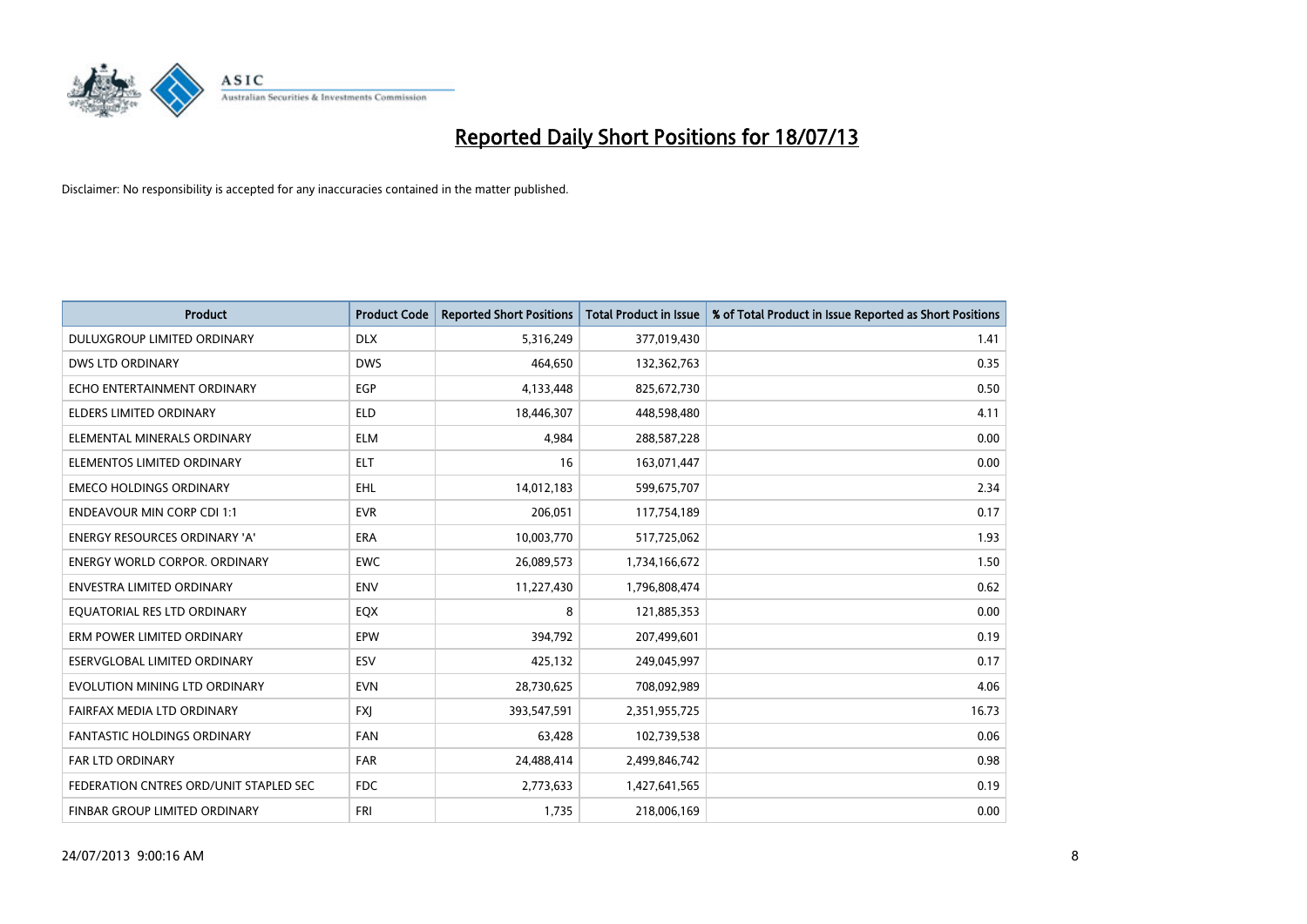

| <b>Product</b>                            | <b>Product Code</b> | <b>Reported Short Positions</b> | <b>Total Product in Issue</b> | % of Total Product in Issue Reported as Short Positions |
|-------------------------------------------|---------------------|---------------------------------|-------------------------------|---------------------------------------------------------|
| FKP PROPERTY GROUP STAPLED SECURITIES     | <b>FKP</b>          | 7,966,655                       | 321,578,705                   | 2.48                                                    |
| FLEETWOOD CORP ORDINARY                   | <b>FWD</b>          | 2,294,415                       | 60,522,619                    | 3.79                                                    |
| FLETCHER BUILDING ORDINARY                | <b>FBU</b>          | 3,335,530                       | 686,096,427                   | 0.49                                                    |
| FLEXIGROUP LIMITED ORDINARY               | FXL                 | 27,754                          | 301,655,394                   | 0.01                                                    |
| <b>FLIGHT CENTRE ORDINARY</b>             | <b>FLT</b>          | 12,622,022                      | 100,426,726                   | 12.57                                                   |
| FLINDERS MINES LTD ORDINARY               | <b>FMS</b>          | 3,879,849                       | 1,821,300,404                 | 0.21                                                    |
| <b>FOCUS MINERALS LTD ORDINARY</b>        | <b>FML</b>          | 29,097,969                      | 9,137,375,877                 | 0.32                                                    |
| FORGE GROUP LIMITED ORDINARY              | FGE                 | 854,477                         | 86,169,014                    | 0.99                                                    |
| FORTESCUE METALS GRP ORDINARY             | <b>FMG</b>          | 175,036,378                     | 3,113,798,659                 | 5.62                                                    |
| <b>G.U.D. HOLDINGS ORDINARY</b>           | GUD                 | 5,487,991                       | 71,341,319                    | 7.69                                                    |
| <b>G8 EDUCATION LIMITED ORDINARY</b>      | <b>GEM</b>          | 2,870,036                       | 273,190,260                   | 1.05                                                    |
| <b>GALAXY RESOURCES ORDINARY</b>          | GXY                 | 3,954,392                       | 584,355,501                   | 0.68                                                    |
| <b>GBM RSOURCES LTD ORDINARY</b>          | <b>GBZ</b>          | 391,611                         | 327,415,003                   | 0.12                                                    |
| <b>GENETIC TECHNOLOGIES ORDINARY</b>      | GTG                 | 90,000                          | 475,471,819                   | 0.02                                                    |
| <b>GEODYNAMICS LIMITED ORDINARY</b>       | GDY                 | 850                             | 406,452,608                   | 0.00                                                    |
| <b>GINDALBIE METALS LTD ORDINARY</b>      | GBG                 | 51,503,529                      | 1,492,154,301                 | 3.45                                                    |
| <b>GOODMAN FIELDER. ORDINARY</b>          | GFF                 | 55,943,923                      | 1,955,559,207                 | 2.86                                                    |
| <b>GOODMAN GROUP STAPLED</b>              | <b>GMG</b>          | 4,185,116                       | 1,713,233,947                 | 0.24                                                    |
| <b>GPT GROUP STAPLED SEC.</b>             | GPT                 | 2,476,492                       | 1,753,879,551                 | 0.14                                                    |
| <b>GRAINCORP LIMITED A CLASS ORDINARY</b> | <b>GNC</b>          | 191,012                         | 228,855,628                   | 0.08                                                    |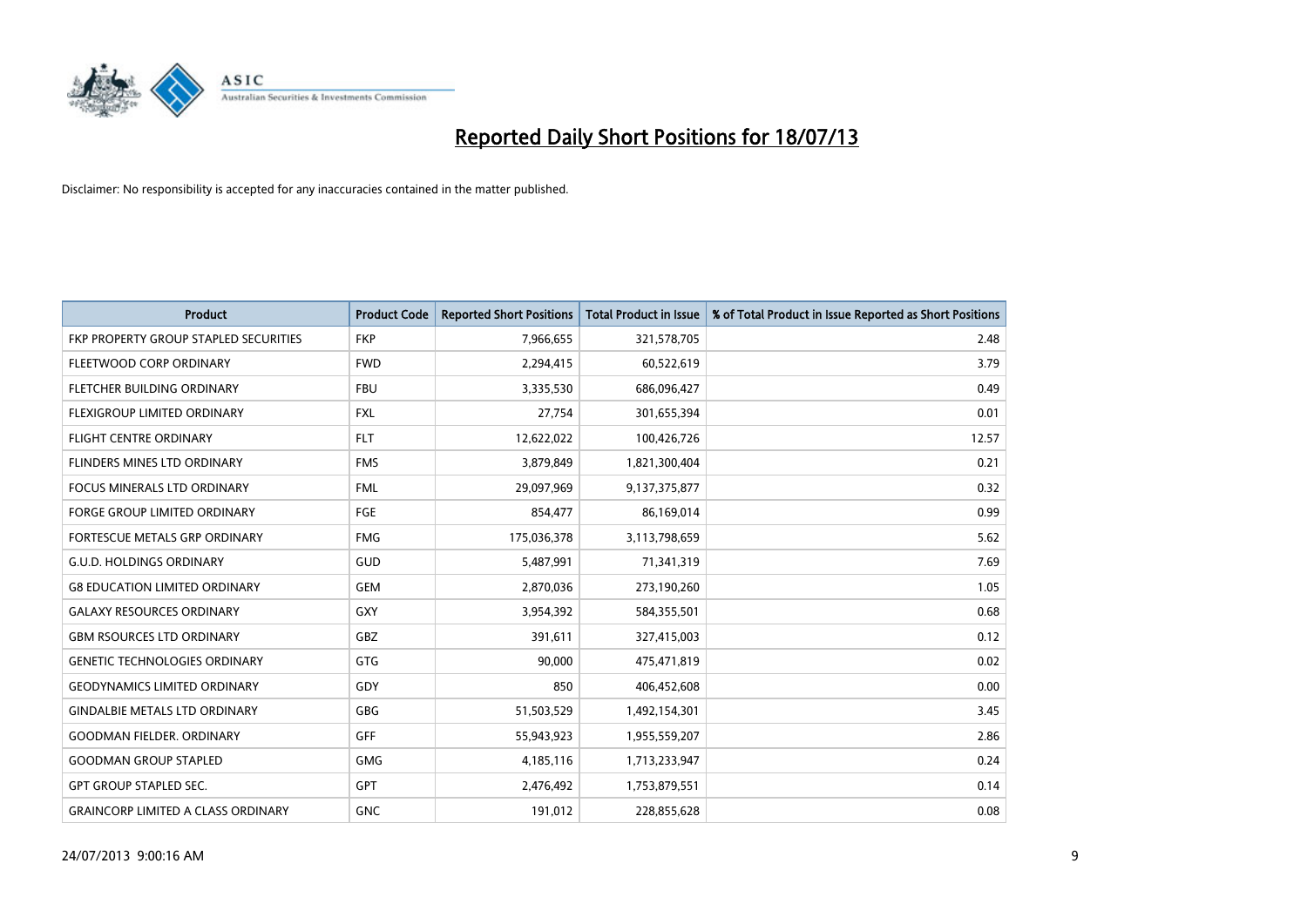

| <b>Product</b>                                   | <b>Product Code</b> | <b>Reported Short Positions</b> | <b>Total Product in Issue</b> | % of Total Product in Issue Reported as Short Positions |
|--------------------------------------------------|---------------------|---------------------------------|-------------------------------|---------------------------------------------------------|
| <b>GRANGE RESOURCES, ORDINARY</b>                | <b>GRR</b>          | 5,730,428                       | 1,156,492,195                 | 0.50                                                    |
| <b>GREENLAND MIN EN LTD ORDINARY</b>             | GGG                 | 5,642,634                       | 571,975,263                   | 0.99                                                    |
| <b>GROWTHPOINT PROPERTY ORD/UNIT STAPLED SEC</b> | GOZ                 | 1,659                           | 402,830,366                   | 0.00                                                    |
| <b>GRYPHON MINERALS LTD ORDINARY</b>             | GRY                 | 12,088,687                      | 400,464,983                   | 3.02                                                    |
| <b>GUILDFORD COAL LTD ORDINARY</b>               | <b>GUF</b>          | 716,905                         | 635,046,899                   | 0.11                                                    |
| <b>GUNNS LIMITED ORDINARY</b>                    | <b>GNS</b>          | 51,772,667                      | 848,401,559                   | 6.10                                                    |
| <b>GWA GROUP LTD ORDINARY</b>                    | <b>GWA</b>          | 13,739,676                      | 306,533,770                   | 4.48                                                    |
| HARVEY NORMAN ORDINARY                           | <b>HVN</b>          | 86,975,393                      | 1,062,316,784                 | 8.19                                                    |
| HASTIE GROUP LIMITED ORDINARY                    | <b>HST</b>          | 5,000                           | 137,353,504                   | 0.00                                                    |
| <b>HENDERSON GROUP CDI 1:1</b>                   | <b>HGG</b>          | 1,097,573                       | 745,141,989                   | 0.15                                                    |
| HFA HOLDINGS LIMITED ORDINARY                    | <b>HFA</b>          | 3,809                           | 118,738,157                   | 0.00                                                    |
| HIGHLANDS PACIFIC ORDINARY                       | <b>HIG</b>          | 500,001                         | 789,344,774                   | 0.06                                                    |
| HILLGROVE RES LTD ORDINARY                       | <b>HGO</b>          | 1,499,834                       | 1,023,760,221                 | 0.15                                                    |
| HILLS HOLDINGS LTD ORDINARY                      | <b>HIL</b>          | 241,861                         | 246,500,444                   | 0.10                                                    |
| HORIZON OIL LIMITED ORDINARY                     | <b>HZN</b>          | 53,003,446                      | 1,135,266,515                 | 4.67                                                    |
| HOT CHILI LTD ORDINARY                           | <b>HCH</b>          | 10,000                          | 301,462,196                   | 0.00                                                    |
| ICON ENERGY LIMITED ORDINARY                     | ICN                 | 3,655                           | 533,391,210                   | 0.00                                                    |
| <b>IINET LIMITED ORDINARY</b>                    | <b>IIN</b>          | 2,082,141                       | 161,238,847                   | 1.29                                                    |
| <b>ILUKA RESOURCES ORDINARY</b>                  | ILU                 | 44,788,943                      | 418,700,517                   | 10.70                                                   |
| <b>IMDEX LIMITED ORDINARY</b>                    | <b>IMD</b>          | 4,486,984                       | 210,473,188                   | 2.13                                                    |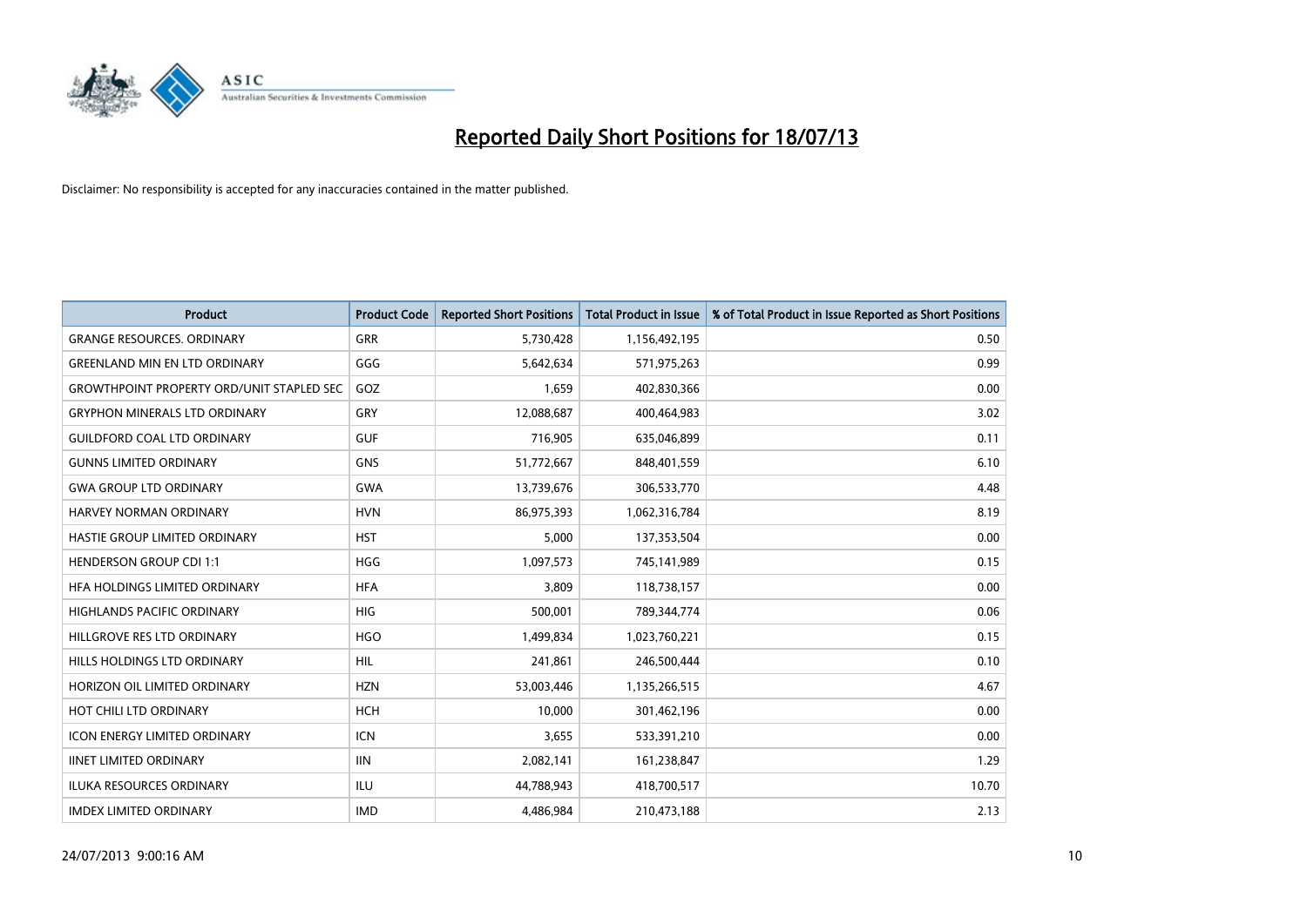

| <b>Product</b>                                  | <b>Product Code</b> | <b>Reported Short Positions</b> | <b>Total Product in Issue</b> | % of Total Product in Issue Reported as Short Positions |
|-------------------------------------------------|---------------------|---------------------------------|-------------------------------|---------------------------------------------------------|
| IMF (AUSTRALIA) LTD ORDINARY                    | <b>IMF</b>          | 1,279,031                       | 123,201,716                   | 1.04                                                    |
| <b>INCITEC PIVOT ORDINARY</b>                   | IPL                 | 18,160,041                      | 1,628,730,107                 | 1.11                                                    |
| <b>INDEPENDENCE GROUP ORDINARY</b>              | <b>IGO</b>          | 6,918,190                       | 233,321,861                   | 2.97                                                    |
| INDOPHIL RESOURCES ORDINARY                     | <b>IRN</b>          | 1,034,553                       | 1,203,146,194                 | 0.09                                                    |
| <b>INFIGEN ENERGY STAPLED SECURITIES</b>        | <b>IFN</b>          | 3,268,833                       | 762,265,972                   | 0.43                                                    |
| <b>INOVA RESOURCES LTD ORDINARY</b>             | <b>IVA</b>          | 997,005                         | 726,565,560                   | 0.14                                                    |
| <b>INSURANCE AUSTRALIA ORDINARY</b>             | IAG                 | 5,826,015                       | 2,079,034,021                 | 0.28                                                    |
| INTEGRATED RESEARCH ORDINARY                    | IRI                 | 25,712                          | 168,409,953                   | 0.02                                                    |
| <b>INTREPID MINES ORDINARY</b>                  | <b>IAU</b>          | 22,184,040                      | 556,033,864                   | 3.99                                                    |
| INVESTA OFFICE FUND STAPLED SECURITIES          | <b>IOF</b>          | 1,602,480                       | 614,047,458                   | 0.26                                                    |
| <b>INVOCARE LIMITED ORDINARY</b>                | <b>IVC</b>          | 3,035,641                       | 110,030,298                   | 2.76                                                    |
| ION LIMITED ORDINARY                            | <b>ION</b>          | 164,453                         | 256,365,105                   | 0.06                                                    |
| <b>IOOF HOLDINGS LTD ORDINARY</b>               | IFL                 | 2,403,859                       | 232,118,034                   | 1.04                                                    |
| <b>IRESS LIMITED ORDINARY</b>                   | <b>IRE</b>          | 2,273,457                       | 129,585,246                   | 1.75                                                    |
| <b>IRON ORE HOLDINGS ORDINARY</b>               | <b>IOH</b>          | 26,197                          | 161,174,005                   | 0.02                                                    |
| <b>ISELECT LTD ORDINARY</b>                     | <b>ISU</b>          | 879,314                         | 259,064,894                   | 0.34                                                    |
| <b>JAMES HARDIE INDUST CHESS DEPOSITARY INT</b> | <b>IHX</b>          | 4,715,624                       | 442,091,547                   | 1.07                                                    |
| <b>JB HI-FI LIMITED ORDINARY</b>                | JBH                 | 17,349,063                      | 98,947,309                    | 17.53                                                   |
| <b>IUPITER MINES ORDINARY</b>                   | <b>IMS</b>          | 9,874                           | 2,281,835,383                 | 0.00                                                    |
| <b>KAGARA LTD ORDINARY</b>                      | KZL                 | 3,414,990                       | 798,953,117                   | 0.43                                                    |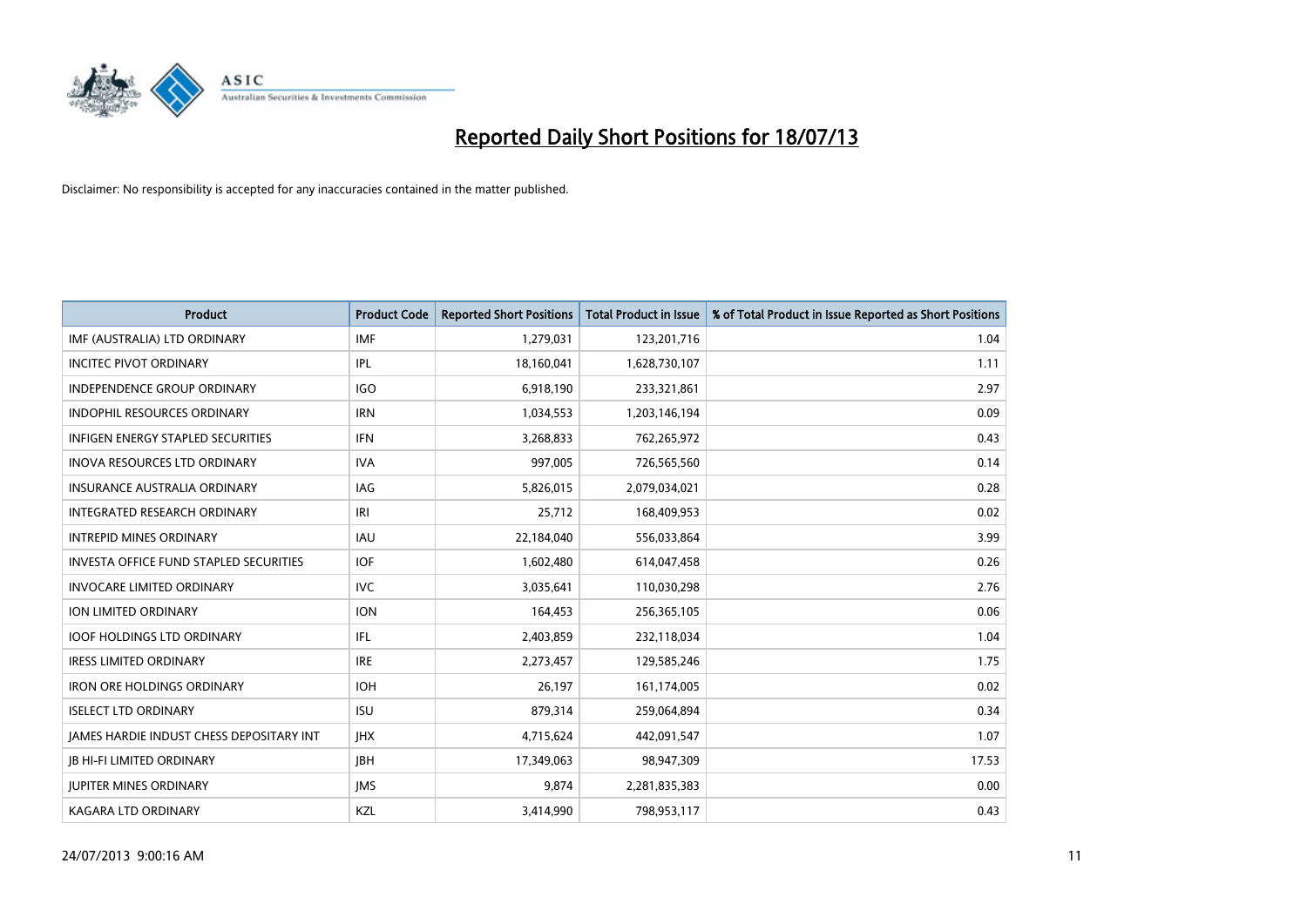

| <b>Product</b>                        | <b>Product Code</b> | <b>Reported Short Positions</b> | <b>Total Product in Issue</b> | % of Total Product in Issue Reported as Short Positions |
|---------------------------------------|---------------------|---------------------------------|-------------------------------|---------------------------------------------------------|
| KAROON GAS AUSTRALIA ORDINARY         | <b>KAR</b>          | 3,092,446                       | 221,420,769                   | 1.40                                                    |
| KATHMANDU HOLD LTD ORDINARY           | <b>KMD</b>          | 1,291,705                       | 200,215,894                   | 0.65                                                    |
| <b>KBL MINING LIMITED ORDINARY</b>    | <b>KBL</b>          | 1,820                           | 293,535,629                   | 0.00                                                    |
| KINGSGATE CONSOLID, ORDINARY          | <b>KCN</b>          | 8,996,524                       | 152,191,905                   | 5.91                                                    |
| KINGSROSE MINING LTD ORDINARY         | <b>KRM</b>          | 1,574,518                       | 291,959,871                   | 0.54                                                    |
| LEIGHTON HOLDINGS ORDINARY            | LEI                 | 18,623,227                      | 337,235,188                   | 5.52                                                    |
| LEND LEASE GROUP UNIT/ORD STAPLED     | LLC                 | 1,207,282                       | 575,508,314                   | 0.21                                                    |
| LINC ENERGY LTD ORDINARY              | <b>LNC</b>          | 18,642,027                      | 518,687,562                   | 3.59                                                    |
| LION SELECTION GRP ORDINARY           | <b>LSX</b>          | 36                              | 95,420,281                    | 0.00                                                    |
| LYCOPODIUM LIMITED ORDINARY           | <b>LYL</b>          | 4,318                           | 38,955,103                    | 0.01                                                    |
| LYNAS CORPORATION ORDINARY            | LYC.                | 207,755,633                     | 1,960,801,292                 | 10.60                                                   |
| M2 TELECOMMUNICATION ORDINARY         | <b>MTU</b>          | 6,270,931                       | 178,430,693                   | 3.51                                                    |
| MACA LIMITED ORDINARY                 | <b>MLD</b>          | 143,206                         | 172,500,000                   | 0.08                                                    |
| <b>MACMAHON HOLDINGS ORDINARY</b>     | <b>MAH</b>          | 7,951,943                       | 1,261,699,966                 | 0.63                                                    |
| MACO ATLAS ROADS GRP ORDINARY STAPLED | <b>MQA</b>          | 19,554,395                      | 478,531,436                   | 4.09                                                    |
| MACQUARIE GROUP LTD ORDINARY          | <b>MOG</b>          | 2,213,624                       | 339,816,303                   | 0.65                                                    |
| MAGELLAN FIN GRP LTD ORDINARY         | <b>MFG</b>          | 182,630                         | 152,782,876                   | 0.12                                                    |
| <b>MATRIX C &amp; E LTD ORDINARY</b>  | <b>MCE</b>          | 3,213,385                       | 94,555,428                    | 3.40                                                    |
| <b>MAVERICK DRILLING ORDINARY</b>     | <b>MAD</b>          | 8,502,393                       | 452,726,751                   | 1.88                                                    |
| <b>MAXITRANS INDUSTRIES ORDINARY</b>  | <b>MXI</b>          | 5,676                           | 183,993,392                   | 0.00                                                    |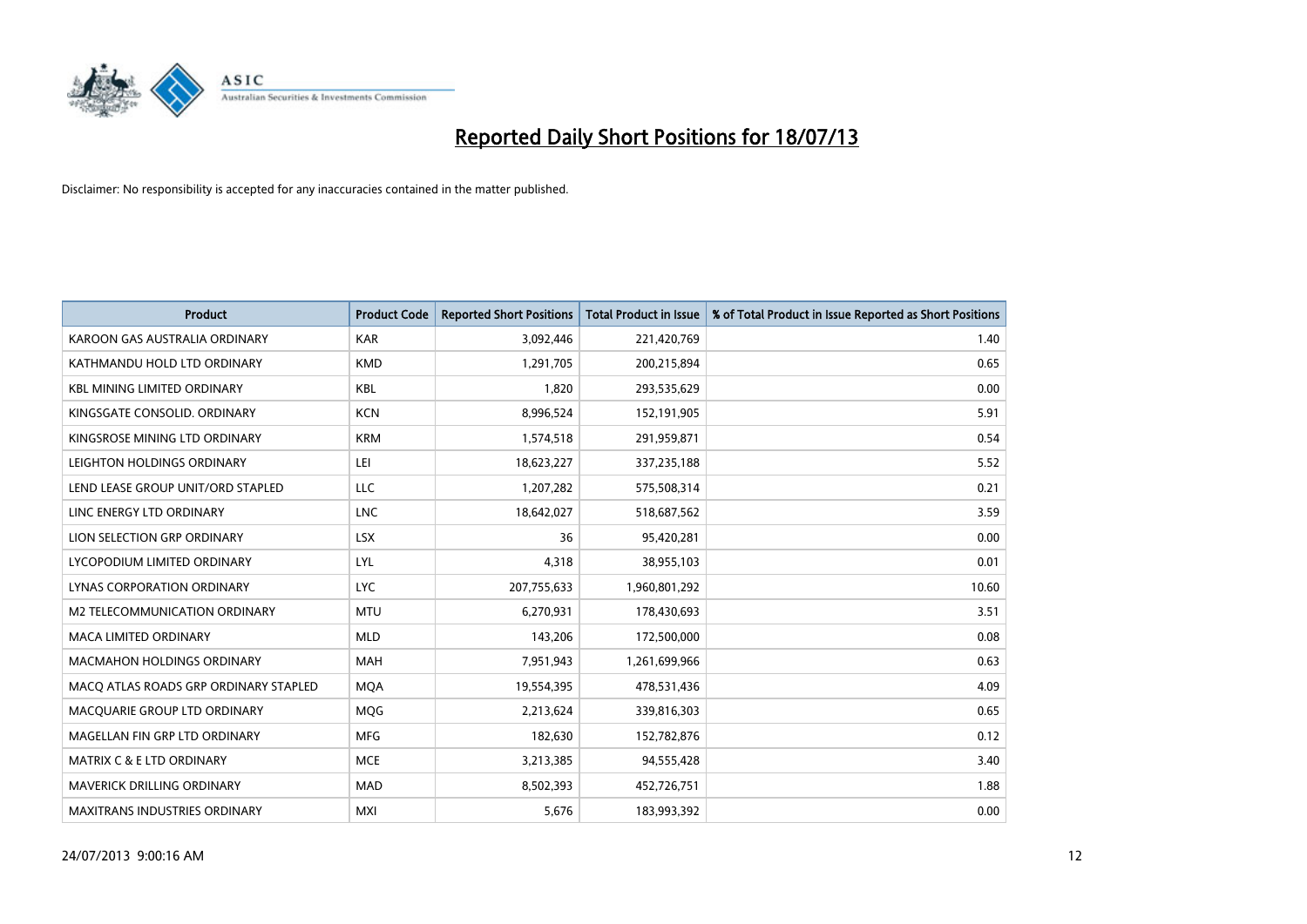

| <b>Product</b>                    | <b>Product Code</b> | <b>Reported Short Positions</b> | <b>Total Product in Issue</b> | % of Total Product in Issue Reported as Short Positions |
|-----------------------------------|---------------------|---------------------------------|-------------------------------|---------------------------------------------------------|
| MCMILLAN SHAKESPEARE ORDINARY     | <b>MMS</b>          | 1,291,206                       | 74,523,965                    | 1.73                                                    |
| MCPHERSON'S LTD ORDINARY          | <b>MCP</b>          | 10                              | 89,294,198                    | 0.00                                                    |
| MEDUSA MINING LTD ORDINARY        | <b>MML</b>          | 4,239,783                       | 188,903,911                   | 2.24                                                    |
| MEO AUSTRALIA LTD ORDINARY        | <b>MEO</b>          | 19,345                          | 627,264,587                   | 0.00                                                    |
| <b>MERMAID MARINE ORDINARY</b>    | <b>MRM</b>          | 817,659                         | 229,962,314                   | 0.36                                                    |
| MESOBLAST LIMITED ORDINARY        | <b>MSB</b>          | 8,516,413                       | 315,423,901                   | 2.70                                                    |
| METALS X LIMITED ORDINARY         | <b>MLX</b>          | 93,655                          | 1,651,766,110                 | 0.01                                                    |
| METCASH LIMITED ORDINARY          | <b>MTS</b>          | 73,907,207                      | 880,704,786                   | 8.39                                                    |
| MICLYN EXP OFFSHR ORDINARY        | <b>MIO</b>          | 714,738                         | 281,538,972                   | 0.25                                                    |
| MIGHTY RIVER POWER ORDINARY       | <b>MYT</b>          | 201,246                         | 1,400,000,094                 | 0.01                                                    |
| MINCOR RESOURCES NL ORDINARY      | <b>MCR</b>          | 2,513,788                       | 188,208,274                   | 1.34                                                    |
| MINERAL DEPOSITS ORDINARY         | <b>MDL</b>          | 3,215,332                       | 83,538,786                    | 3.85                                                    |
| MINERAL RESOURCES. ORDINARY       | <b>MIN</b>          | 9,778,629                       | 185,987,992                   | 5.26                                                    |
| MIRABELA NICKEL LTD ORDINARY      | <b>MBN</b>          | 23,756,381                      | 876,801,147                   | 2.71                                                    |
| MIRVAC GROUP STAPLED SECURITIES   | <b>MGR</b>          | 8,542,634                       | 3,664,938,678                 | 0.23                                                    |
| MOLOPO ENERGY LTD ORDINARY        | <b>MPO</b>          | 482,170                         | 246,592,053                   | 0.20                                                    |
| MONADELPHOUS GROUP ORDINARY       | <b>MND</b>          | 10,511,845                      | 90,940,258                    | 11.56                                                   |
| MORTGAGE CHOICE LTD ORDINARY      | MOC                 | 1,038,109                       | 123,431,282                   | 0.84                                                    |
| <b>MOUNT GIBSON IRON ORDINARY</b> | <b>MGX</b>          | 19,629,696                      | 1,090,584,232                 | 1.80                                                    |
| MULTIPLEX SITES SITES             | <b>MXUPA</b>        | 1,065                           | 4,500,000                     | 0.02                                                    |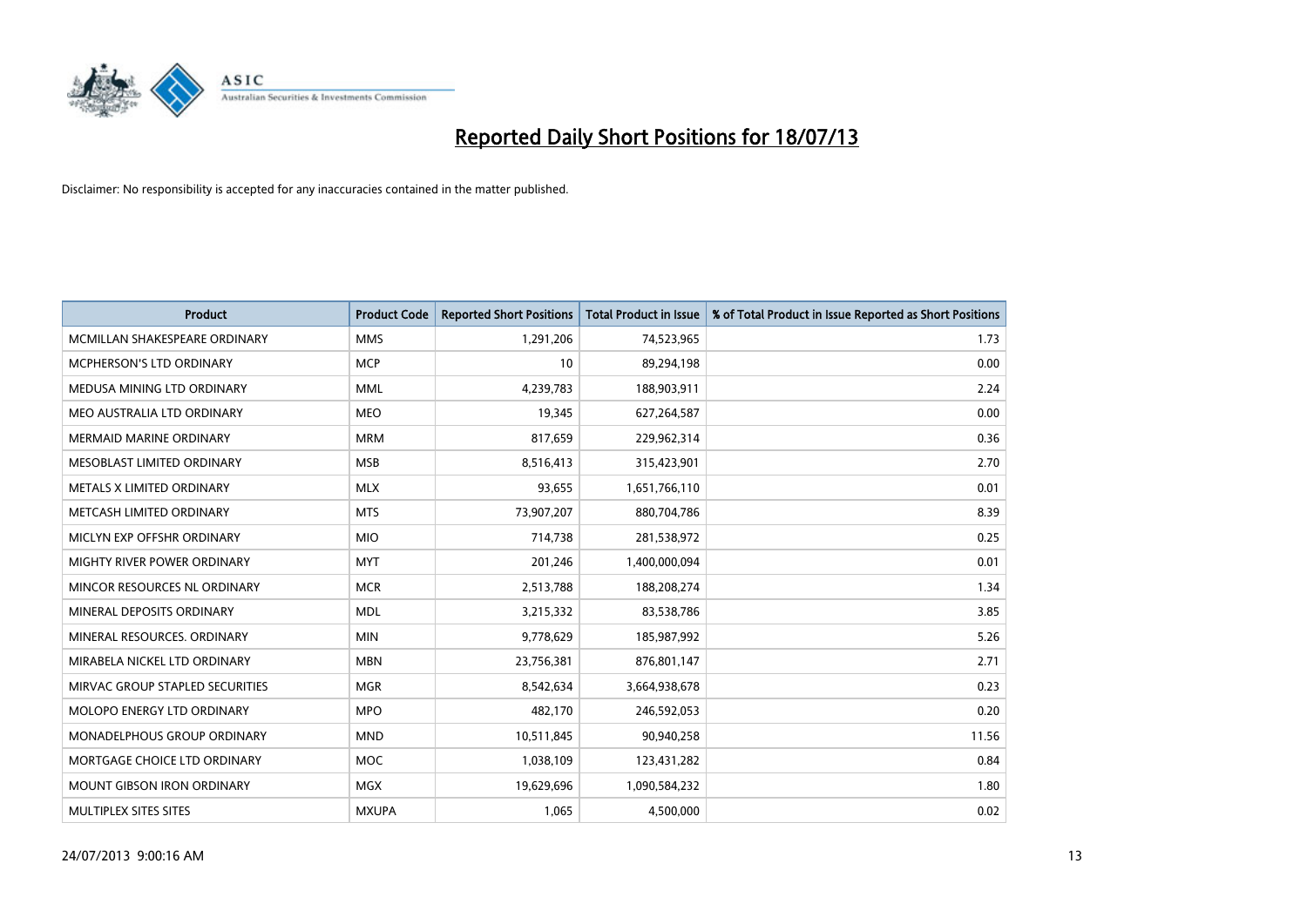

| <b>Product</b>                | <b>Product Code</b> | <b>Reported Short Positions</b> | <b>Total Product in Issue</b> | % of Total Product in Issue Reported as Short Positions |
|-------------------------------|---------------------|---------------------------------|-------------------------------|---------------------------------------------------------|
| MURCHISON METALS LTD ORDINARY | <b>MMX</b>          | 3,249,548                       | 450,497,346                   | 0.72                                                    |
| MYER HOLDINGS LTD ORDINARY    | <b>MYR</b>          | 81,722,513                      | 583,594,551                   | 14.00                                                   |
| NATIONAL AUST. BANK ORDINARY  | <b>NAB</b>          | 8,309,382                       | 2,343,069,082                 | 0.35                                                    |
| NAVITAS LIMITED ORDINARY      | <b>NVT</b>          | 10,510,869                      | 375,367,918                   | 2.80                                                    |
| NEON ENERGY LIMITED ORDINARY  | <b>NEN</b>          | 1,170,243                       | 552,637,848                   | 0.21                                                    |
| NEW HOPE CORPORATION ORDINARY | <b>NHC</b>          | 1,577,242                       | 830,563,352                   | 0.19                                                    |
| NEW STANDARD ENERGY ORDINARY  | <b>NSE</b>          | 322,032                         | 305,331,847                   | 0.11                                                    |
| NEWCREST MINING ORDINARY      | <b>NCM</b>          | 4,126,942                       | 766,510,971                   | 0.54                                                    |
| NEWS CORP. A NON-VOTING CDI   | <b>NNCLV</b>        | 3,235,624                       | 379,388,744                   | 0.85                                                    |
| NEWS CORP. B VOTING CDI       | <b>NNC</b>          | 140,706                         | 199,630,239                   | 0.07                                                    |
| NEXTDC LIMITED ORDINARY       | <b>NXT</b>          | 6,027,338                       | 173,673,716                   | 3.47                                                    |
| NEXUS ENERGY LIMITED ORDINARY | <b>NXS</b>          | 18,154,095                      | 1,330,219,459                 | 1.36                                                    |
| NIB HOLDINGS LIMITED ORDINARY | <b>NHF</b>          | 452,297                         | 439,004,182                   | 0.10                                                    |
| NIDO PETROLEUM ORDINARY       | <b>NDO</b>          | 42,598                          | 2,046,650,968                 | 0.00                                                    |
| NOBLE MINERAL RES ORDINARY    | <b>NMG</b>          | 2,365,726                       | 666,397,952                   | 0.36                                                    |
| NORFOLK GROUP ORDINARY        | <b>NFK</b>          | 50                              | 161,999,196                   | 0.00                                                    |
| NORTHERN IRON LTD ORDINARY    | <b>NFE</b>          | 1,617,501                       | 484,405,314                   | 0.33                                                    |
| NORTHERN STAR ORDINARY        | <b>NST</b>          | 6,931,672                       | 424,279,762                   | 1.63                                                    |
| NRW HOLDINGS LIMITED ORDINARY | <b>NWH</b>          | 20,728,913                      | 278,888,011                   | 7.43                                                    |
| NUCOAL RESOURCES LTD ORDINARY | <b>NCR</b>          | 190,001                         | 768,612,354                   | 0.02                                                    |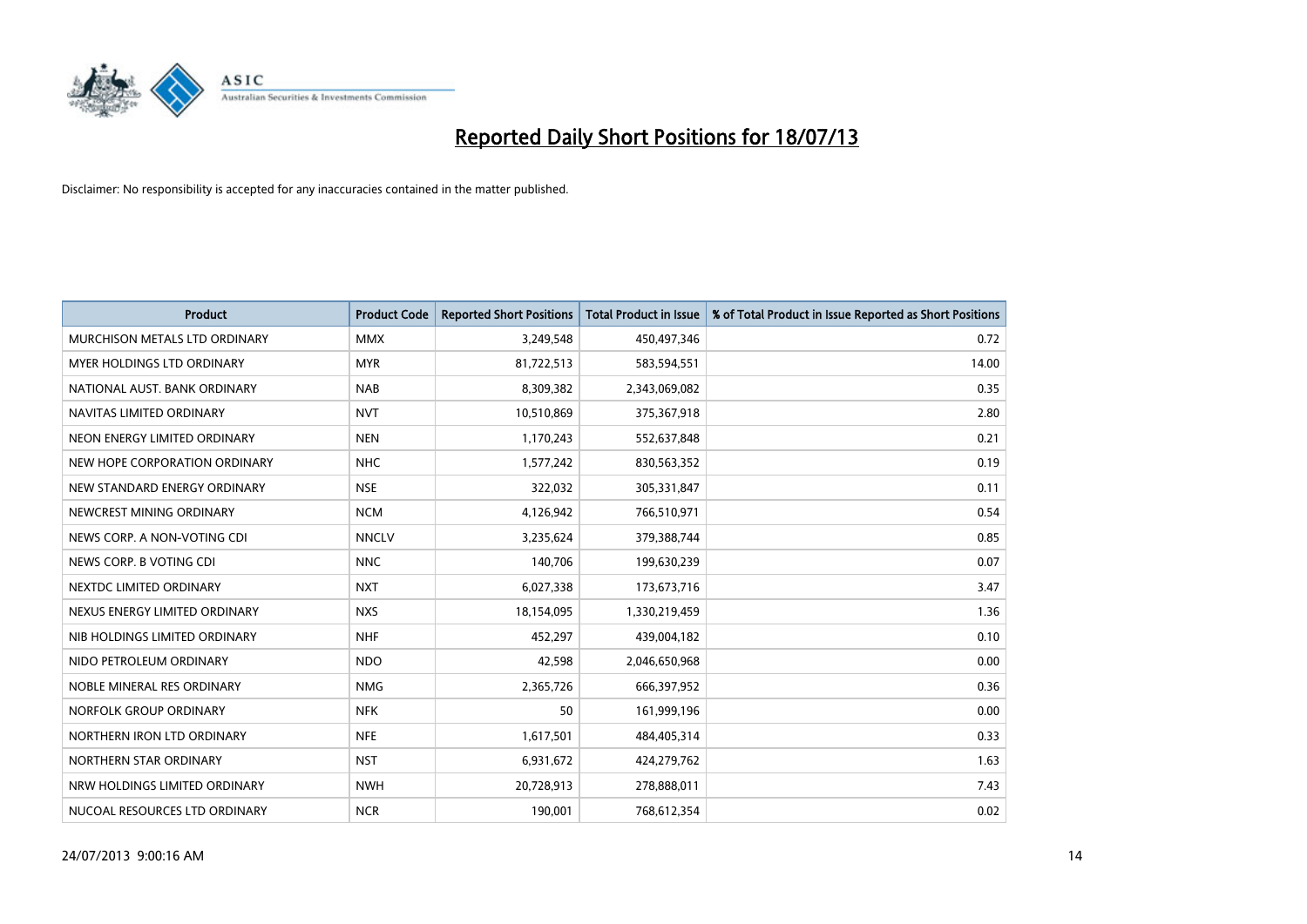

| <b>Product</b>                        | <b>Product Code</b> | <b>Reported Short Positions</b> | <b>Total Product in Issue</b> | % of Total Product in Issue Reported as Short Positions |
|---------------------------------------|---------------------|---------------------------------|-------------------------------|---------------------------------------------------------|
| NUFARM LIMITED ORDINARY               | <b>NUF</b>          | 15,123,865                      | 262,954,040                   | 5.75                                                    |
| OCEANAGOLD CORP. CHESS DEPOSITARY INT | <b>OGC</b>          | 2,205,726                       | 293,574,586                   | 0.75                                                    |
| OIL SEARCH LTD ORDINARY               | OSH                 | 8,298,084                       | 1,340,018,530                 | 0.62                                                    |
| OM HOLDINGS LIMITED ORDINARY          | <b>OMH</b>          | 3,216,231                       | 733,423,337                   | 0.44                                                    |
| ORICA LIMITED ORDINARY                | ORI                 | 8,189,795                       | 368,203,632                   | 2.22                                                    |
| ORIGIN ENERGY ORDINARY                | <b>ORG</b>          | 14,558,160                      | 1,097,963,570                 | 1.33                                                    |
| OROCOBRE LIMITED ORDINARY             | <b>ORE</b>          | 510,691                         | 117,745,140                   | 0.43                                                    |
| OROTONGROUP LIMITED ORDINARY          | ORL                 | 330,959                         | 40,880,902                    | 0.81                                                    |
| ORPHEUS ENERGY LTD ORDINARY           | <b>OEG</b>          | 67,200                          | 130,475,919                   | 0.05                                                    |
| <b>OZ MINERALS ORDINARY</b>           | <b>OZL</b>          | 7,813,994                       | 303,470,022                   | 2.57                                                    |
| PACIFIC BRANDS ORDINARY               | <b>PBG</b>          | 13,854,522                      | 912,915,695                   | 1.52                                                    |
| PALADIN ENERGY LTD ORDINARY           | <b>PDN</b>          | 109,529,457                     | 837,187,808                   | 13.08                                                   |
| PANAUST LIMITED ORDINARY              | <b>PNA</b>          | 6,716,948                       | 619,084,930                   | 1.08                                                    |
| PANORAMIC RESOURCES ORDINARY          | PAN                 | 337,517                         | 260,676,416                   | 0.13                                                    |
| PAPERLINX LIMITED ORDINARY            | <b>PPX</b>          | 48,006                          | 609,280,761                   | 0.01                                                    |
| PAPILLON RES LTD ORDINARY             | PIR                 | 9,695,613                       | 337,544,210                   | 2.87                                                    |
| PEET LIMITED ORDINARY                 | <b>PPC</b>          | 3,549,097                       | 431,986,887                   | 0.82                                                    |
| PERILYA LIMITED ORDINARY              | <b>PEM</b>          | 21,528                          | 769,316,426                   | 0.00                                                    |
| PERPETUAL LIMITED ORDINARY            | <b>PPT</b>          | 2,215,322                       | 41,980,678                    | 5.28                                                    |
| PERSEUS MINING LTD ORDINARY           | PRU                 | 16,984,198                      | 457,962,088                   | 3.71                                                    |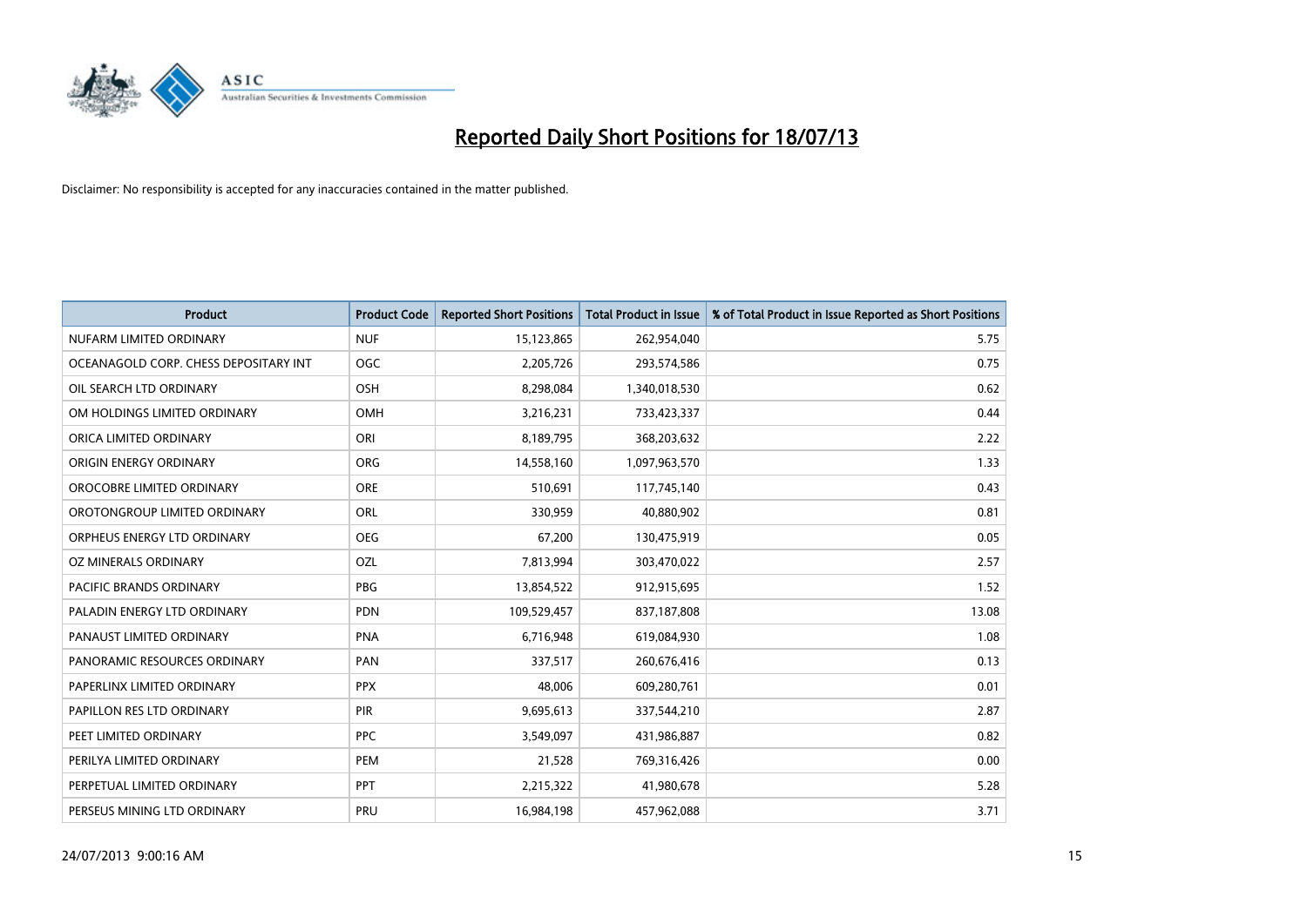

| <b>Product</b>                    | <b>Product Code</b> | <b>Reported Short Positions</b> | <b>Total Product in Issue</b> | % of Total Product in Issue Reported as Short Positions |
|-----------------------------------|---------------------|---------------------------------|-------------------------------|---------------------------------------------------------|
| PHARMAXIS LTD ORDINARY            | <b>PXS</b>          | 7,008,426                       | 308,543,389                   | 2.27                                                    |
| PHOSPHAGENICS LTD. ORDINARY       | <b>POH</b>          | 274,058                         | 1,020,465,957                 | 0.03                                                    |
| PLATINUM ASSET ORDINARY           | <b>PTM</b>          | 3,907,823                       | 578,145,695                   | 0.68                                                    |
| PLATINUM AUSTRALIA ORDINARY       | <b>PLA</b>          | 836,127                         | 504,968,043                   | 0.17                                                    |
| PMI GOLD CORP CDI 1:1             | <b>PVM</b>          | 232,274                         | 151,793,751                   | 0.15                                                    |
| PMP LIMITED ORDINARY              | <b>PMP</b>          | 28,840                          | 323,781,124                   | 0.01                                                    |
| PREMIER INVESTMENTS ORDINARY      | <b>PMV</b>          | 1,379,560                       | 155,260,478                   | 0.89                                                    |
| PRIMA BIOMED LTD ORDINARY         | <b>PRR</b>          | 343,262                         | 1,143,146,838                 | 0.03                                                    |
| PRIMARY HEALTH CARE ORDINARY      | <b>PRY</b>          | 26,868,579                      | 503,921,941                   | 5.33                                                    |
| PRIMEAG AUSTRALIA ORDINARY        | PAG                 | 5,194                           | 266,394,444                   | 0.00                                                    |
| PROGRAMMED ORDINARY               | <b>PRG</b>          | 404,264                         | 118,192,527                   | 0.34                                                    |
| OANTAS AIRWAYS ORDINARY           | QAN                 | 23,430,161                      | 2,241,745,788                 | 1.05                                                    |
| OBE INSURANCE GROUP ORDINARY      | <b>OBE</b>          | 30,763,060                      | 1,220,868,532                 | 2.52                                                    |
| ORXPHARMA LTD ORDINARY            | <b>QRX</b>          | 1,138,061                       | 144,785,606                   | 0.79                                                    |
| <b>QUBE HOLDINGS LTD ORDINARY</b> | QUB                 | 14,035,618                      | 928,965,547                   | 1.51                                                    |
| RAMELIUS RESOURCES ORDINARY       | <b>RMS</b>          | 3,490,977                       | 337,686,949                   | 1.03                                                    |
| RAMSAY HEALTH CARE ORDINARY       | <b>RHC</b>          | 1,957,836                       | 202,081,252                   | 0.97                                                    |
| RANGE RESOURCES LTD ORDINARY      | <b>RRS</b>          | 44,458                          | 2,873,969,974                 | 0.00                                                    |
| <b>RCR TOMLINSON ORDINARY</b>     | <b>RCR</b>          | 2,290,519                       | 132,431,265                   | 1.73                                                    |
| <b>REA GROUP ORDINARY</b>         | <b>REA</b>          | 824,186                         | 131,714,699                   | 0.63                                                    |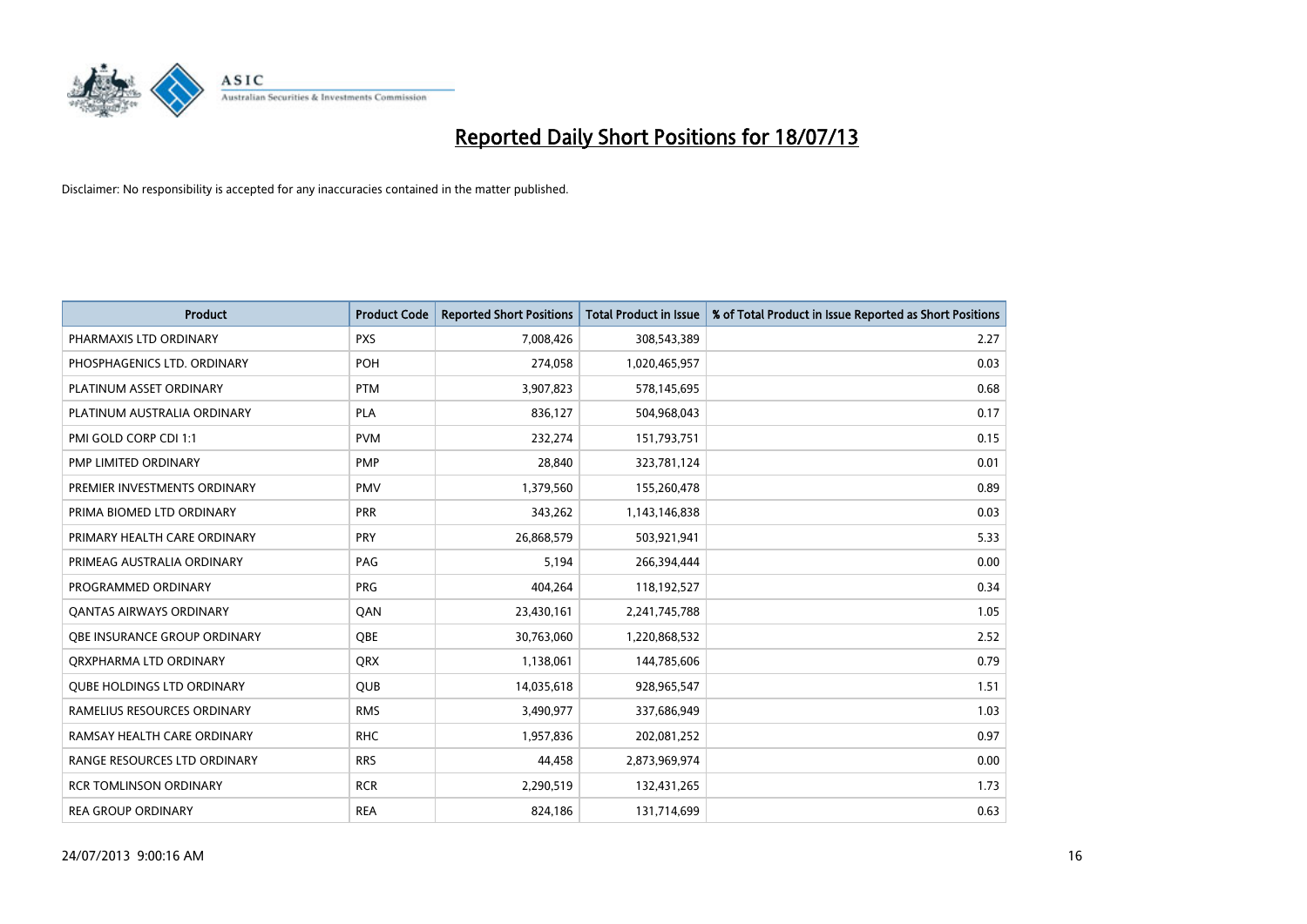

| <b>Product</b>                      | <b>Product Code</b> | <b>Reported Short Positions</b> | <b>Total Product in Issue</b> | % of Total Product in Issue Reported as Short Positions |
|-------------------------------------|---------------------|---------------------------------|-------------------------------|---------------------------------------------------------|
| <b>RED 5 LIMITED ORDINARY</b>       | <b>RED</b>          | 846,824                         | 135,488,008                   | 0.63                                                    |
| <b>RED FORK ENERGY ORDINARY</b>     | <b>RFE</b>          | 4,100,755                       | 388,551,719                   | 1.06                                                    |
| REDBANK ENERGY LTD ORDINARY         | AEJ                 | 13                              | 786,287                       | 0.00                                                    |
| REECE AUSTRALIA LTD. ORDINARY       | <b>REH</b>          | 447                             | 99,600,000                    | 0.00                                                    |
| <b>REGIS RESOURCES ORDINARY</b>     | <b>RRL</b>          | 19,174,182                      | 475,898,018                   | 4.03                                                    |
| RESMED INC CDI 10:1                 | <b>RMD</b>          | 8,820,757                       | 1,556,242,300                 | 0.57                                                    |
| <b>RESOLUTE MINING ORDINARY</b>     | <b>RSG</b>          | 2,699,503                       | 640,994,224                   | 0.42                                                    |
| RESOURCE EQUIP LTD ORDINARY         | <b>RQL</b>          | 5,000                           | 248,990,471                   | 0.00                                                    |
| <b>RESOURCE GENERATION ORDINARY</b> | <b>RES</b>          | 170,073                         | 284,698,002                   | 0.06                                                    |
| <b>RETAIL FOOD GROUP ORDINARY</b>   | <b>RFG</b>          | 2,420,747                       | 130,277,856                   | 1.86                                                    |
| REX MINERALS LIMITED ORDINARY       | <b>RXM</b>          | 1,681,417                       | 188,907,284                   | 0.89                                                    |
| RHG LIMITED ORDINARY                | <b>RHG</b>          | 551,081                         | 308,483,177                   | 0.18                                                    |
| <b>RIALTO ENERGY ORDINARY</b>       | <b>RIA</b>          | 41                              | 786,649,489                   | 0.00                                                    |
| <b>RIDLEY CORPORATION ORDINARY</b>  | <b>RIC</b>          | 855,289                         | 307,817,071                   | 0.28                                                    |
| RIO TINTO LIMITED ORDINARY          | <b>RIO</b>          | 5,253,228                       | 435,758,720                   | 1.21                                                    |
| ROBUST RESOURCES ORDINARY           | <b>ROL</b>          | 10,000                          | 88,139,423                    | 0.01                                                    |
| ROC OIL COMPANY ORDINARY            | <b>ROC</b>          | 1,834,354                       | 683,235,552                   | 0.27                                                    |
| SAI GLOBAL LIMITED ORDINARY         | SAI                 | 12,860,808                      | 209,440,120                   | 6.14                                                    |
| SALMAT LIMITED ORDINARY             | <b>SLM</b>          | 63,444                          | 159,812,799                   | 0.04                                                    |
| SANDFIRE RESOURCES ORDINARY         | <b>SFR</b>          | 3,688,556                       | 155,640,968                   | 2.37                                                    |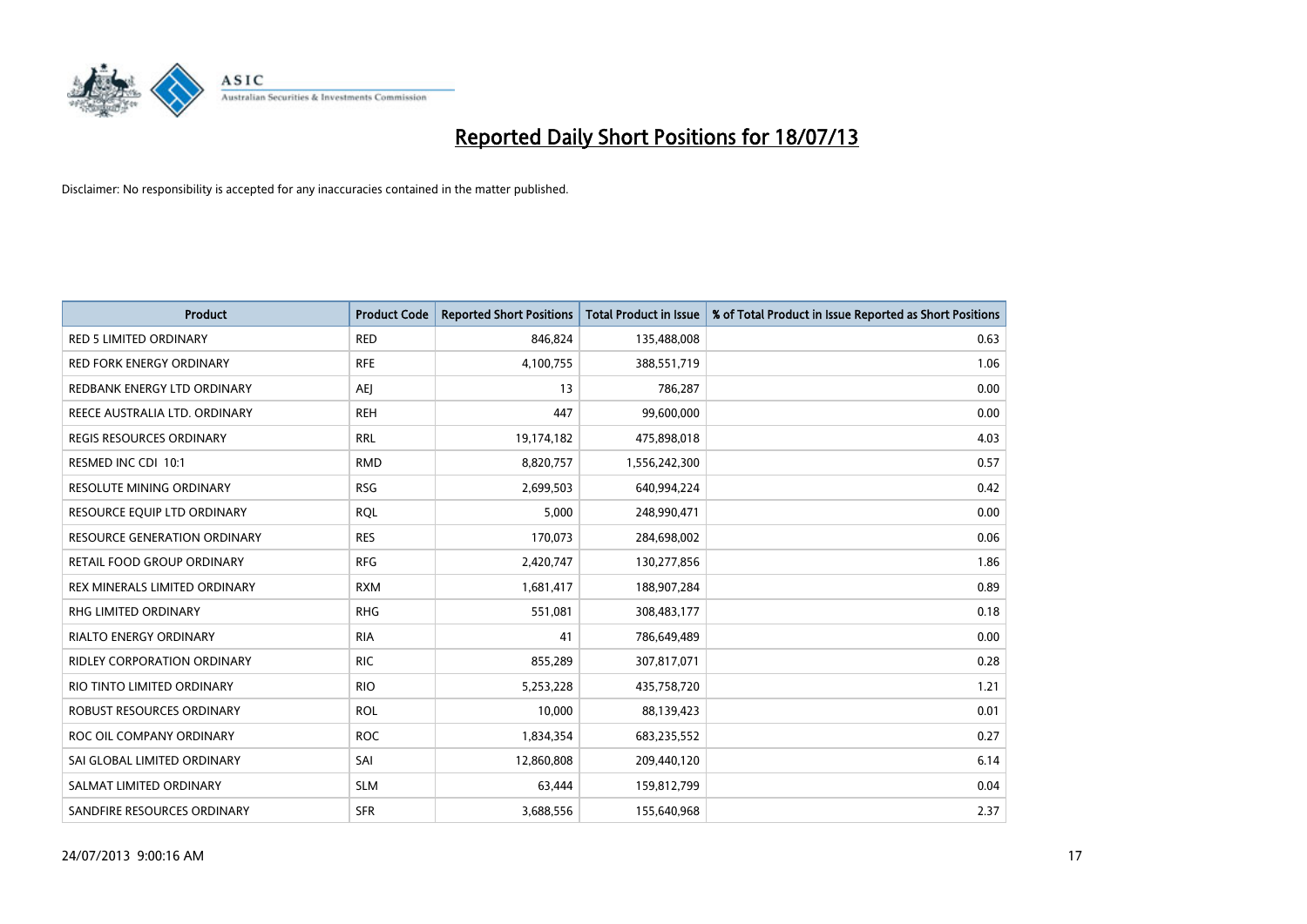

| <b>Product</b>                           | <b>Product Code</b> | <b>Reported Short Positions</b> | <b>Total Product in Issue</b> | % of Total Product in Issue Reported as Short Positions |
|------------------------------------------|---------------------|---------------------------------|-------------------------------|---------------------------------------------------------|
| SANTANA MINERALS LTD ORDINARY            | SMI                 | 488,715                         | 97,725,799                    | 0.50                                                    |
| SANTOS LTD ORDINARY                      | <b>STO</b>          | 4,335,627                       | 965,582,322                   | 0.45                                                    |
| SARACEN MINERAL ORDINARY                 | <b>SAR</b>          | 21,279,128                      | 595,263,186                   | 3.57                                                    |
| SCA PROPERTY GROUP STAPLED SECURITIES    | <b>SCP</b>          | 32,671,750                      | 642,417,140                   | 5.09                                                    |
| SEDGMAN LIMITED ORDINARY                 | <b>SDM</b>          | 635,836                         | 220,368,310                   | 0.29                                                    |
| SEEK LIMITED ORDINARY                    | <b>SEK</b>          | 20,543,276                      | 337,833,019                   | 6.08                                                    |
| SELECT HARVESTS ORDINARY                 | <b>SHV</b>          | 27,793                          | 57,462,851                    | 0.05                                                    |
| SENEX ENERGY LIMITED ORDINARY            | <b>SXY</b>          | 8,201,297                       | 1,140,804,837                 | 0.72                                                    |
| SERVCORP LIMITED ORDINARY                | SRV                 | 496                             | 98,432,275                    | 0.00                                                    |
| SERVICE STREAM ORDINARY                  | SSM                 | 477,216                         | 283,418,867                   | 0.17                                                    |
| SEVEN GROUP HOLDINGS ORDINARY            | <b>SVW</b>          | 3,289,981                       | 308,160,281                   | 1.07                                                    |
| SEVEN WEST MEDIA LTD ORDINARY            | <b>SWM</b>          | 4,645,917                       | 999,160,872                   | 0.46                                                    |
| SIGMA PHARMACEUTICAL ORDINARY            | <b>SIP</b>          | 6,776,320                       | 1,135,152,441                 | 0.60                                                    |
| SIHAYO GOLD LIMITED ORDINARY             | SIH                 | 1                               | 844,832,293                   | 0.00                                                    |
| SILEX SYSTEMS ORDINARY                   | <b>SLX</b>          | 1,882,790                       | 170,249,150                   | 1.11                                                    |
| SILVER CHEF LIMITED ORDINARY             | SIV                 | 55,587                          | 28,762,745                    | 0.19                                                    |
| SILVER LAKE RESOURCE ORDINARY            | <b>SLR</b>          | 9,974,837                       | 379,048,750                   | 2.63                                                    |
| SIMS METAL MGMT LTD ORDINARY             | SGM                 | 9,314,684                       | 204,314,281                   | 4.56                                                    |
| SINGAPORE TELECOMM. CHESS DEPOSITARY INT | SGT                 | 848,695                         | 193,182,091                   | 0.44                                                    |
| SIRIUS RESOURCES NL ORDINARY             | <b>SIR</b>          | 4,363,964                       | 226,270,167                   | 1.93                                                    |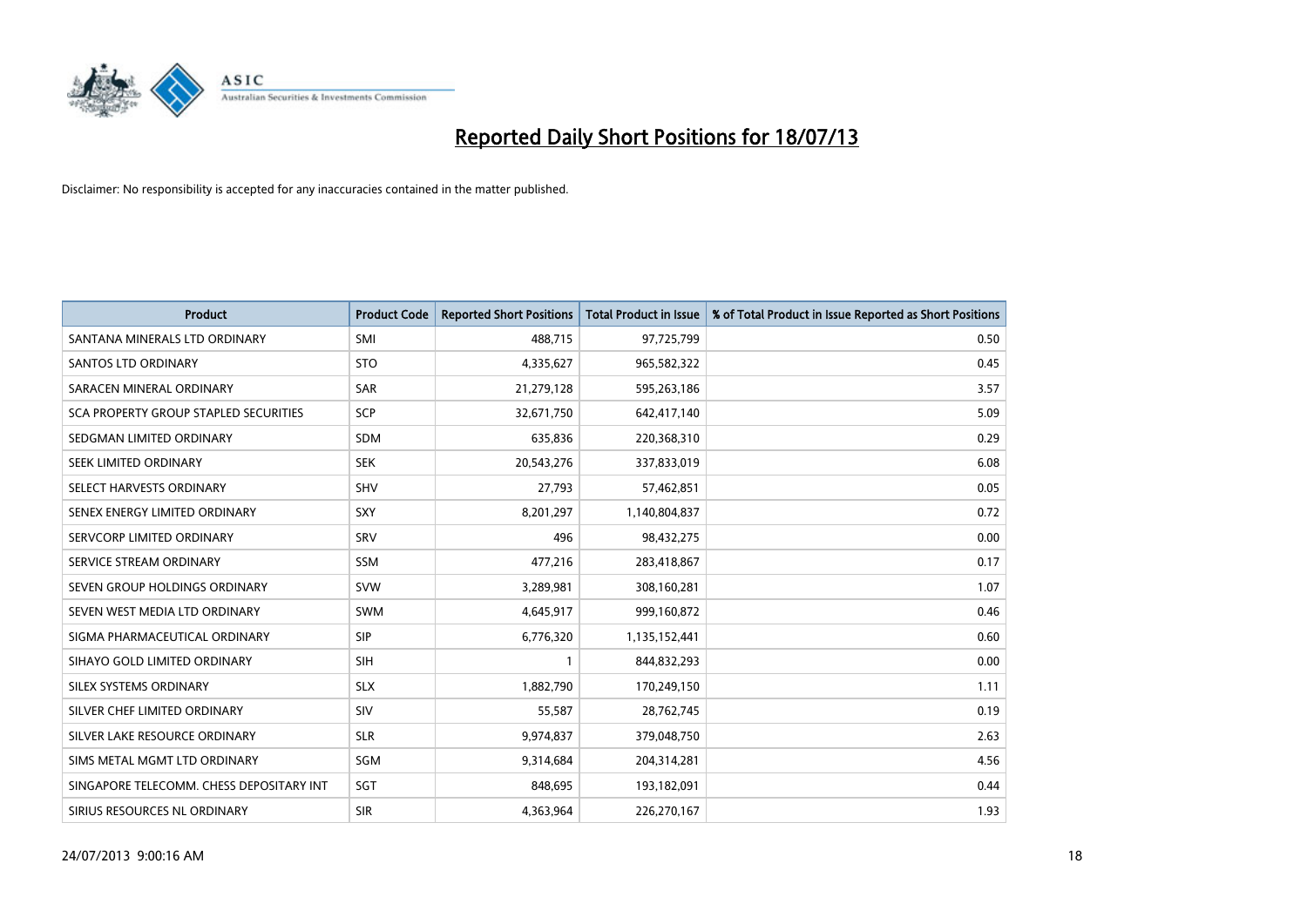

| <b>Product</b>                           | <b>Product Code</b> | <b>Reported Short Positions</b> | <b>Total Product in Issue</b> | % of Total Product in Issue Reported as Short Positions |
|------------------------------------------|---------------------|---------------------------------|-------------------------------|---------------------------------------------------------|
| SIRTEX MEDICAL ORDINARY                  | <b>SRX</b>          | 392,594                         | 56,079,887                    | 0.70                                                    |
| SKILLED GROUP LTD ORDINARY               | <b>SKE</b>          | 5,042,003                       | 233,533,526                   | 2.16                                                    |
| <b>SLATER &amp; GORDON ORDINARY</b>      | SGH                 | 942                             | 197,109,265                   | 0.00                                                    |
| SMS MANAGEMENT. ORDINARY                 | <b>SMX</b>          | 1,874,433                       | 69,919,865                    | 2.68                                                    |
| SONIC HEALTHCARE ORDINARY                | <b>SHL</b>          | 8,553,048                       | 397,158,181                   | 2.15                                                    |
| SOUL PATTINSON (W.H) ORDINARY            | SOL                 | 81,136                          | 239,395,320                   | 0.03                                                    |
| SOUTH BOULDER MINES ORDINARY             | <b>STB</b>          | 15,728                          | 127,952,826                   | 0.01                                                    |
| SP AUSNET STAPLED SECURITIES             | SPN                 | 35,718,049                      | 3,376,325,523                 | 1.06                                                    |
| SPARK INFRASTRUCTURE STAPLED NOTE & UNIT | SKI                 | 55,931,290                      | 1,326,734,264                 | 4.22                                                    |
| SPDR 200 FUND ETF UNITS                  | <b>STW</b>          | 39,582                          | 45,278,688                    | 0.09                                                    |
| SPECIALTY FASHION ORDINARY               | <b>SFH</b>          | 60,000                          | 192,236,121                   | 0.03                                                    |
| ST BARBARA LIMITED ORDINARY              | <b>SBM</b>          | 27,617,986                      | 488,074,077                   | 5.66                                                    |
| STARPHARMA HOLDINGS ORDINARY             | <b>SPL</b>          | 15,426,384                      | 283,864,948                   | 5.43                                                    |
| STHN CROSS MEDIA ORDINARY                | <b>SXL</b>          | 8,506,676                       | 704,858,524                   | 1.21                                                    |
| STOCKLAND UNITS/ORD STAPLED              | SGP                 | 8,986,312                       | 2,305,750,747                 | 0.39                                                    |
| STRAITS RES LTD. ORDINARY                | <b>SRQ</b>          | 45,650                          | 1,164,150,159                 | 0.00                                                    |
| STW COMMUNICATIONS ORDINARY              | SGN                 | 1,145,069                       | 403,828,512                   | 0.28                                                    |
| SUNCORP GROUP LTD ORDINARY               | <b>SUN</b>          | 7,804,707                       | 1,286,600,980                 | 0.61                                                    |
| SUNDANCE ENERGY ORDINARY                 | <b>SEA</b>          | 832,577                         | 462,600,237                   | 0.18                                                    |
| SUNDANCE RESOURCES ORDINARY              | SDL                 | 47,239,765                      | 3,072,110,985                 | 1.54                                                    |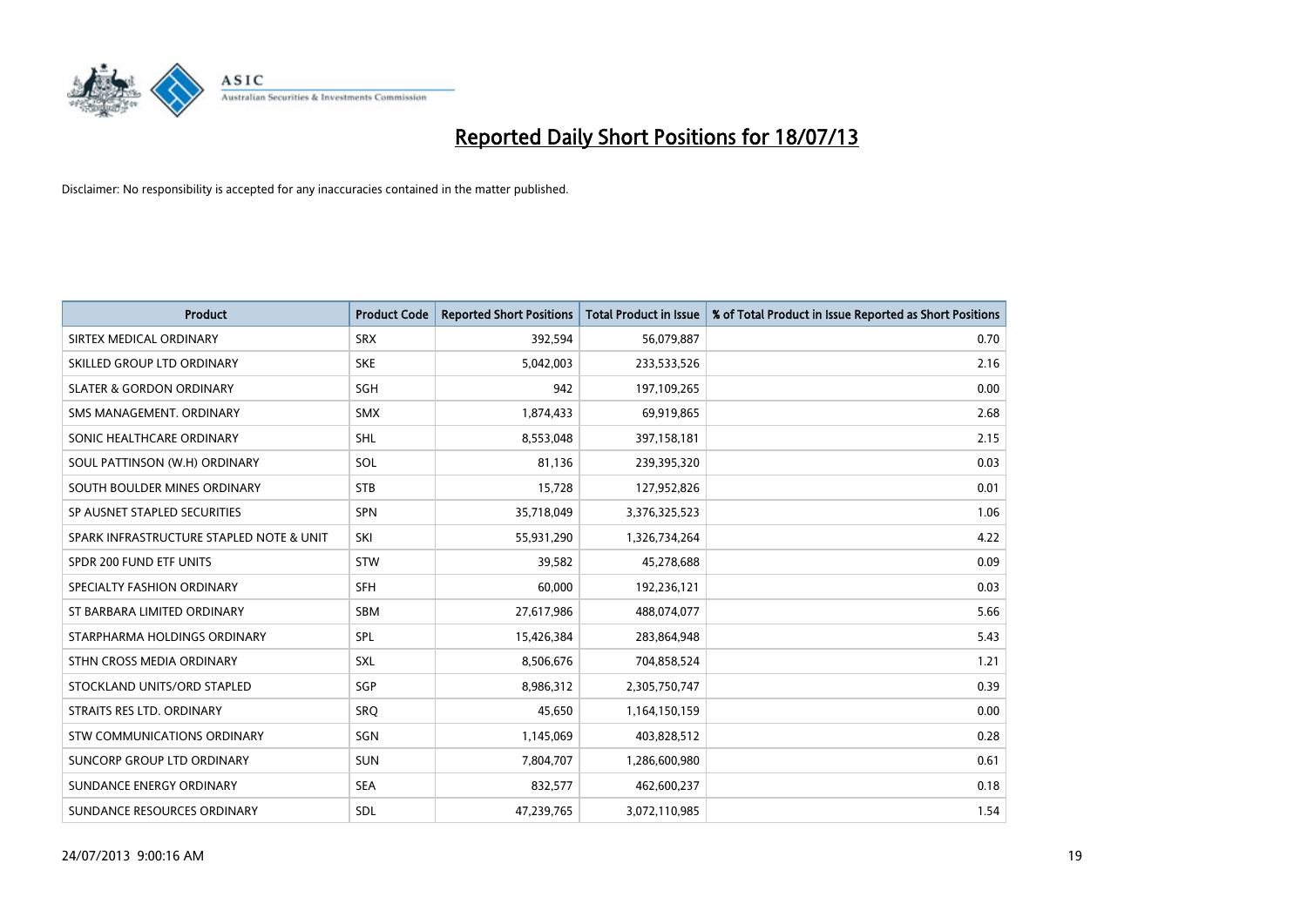

| <b>Product</b>                      | <b>Product Code</b> | <b>Reported Short Positions</b> | <b>Total Product in Issue</b> | % of Total Product in Issue Reported as Short Positions |
|-------------------------------------|---------------------|---------------------------------|-------------------------------|---------------------------------------------------------|
| SUNLAND GROUP LTD ORDINARY          | <b>SDG</b>          | 18,391                          | 189,417,674                   | 0.01                                                    |
| SUPER RET REP LTD ORDINARY          | SUL                 | 996,782                         | 196,472,811                   | 0.51                                                    |
| SYD AIRPORT STAPLED US PROHIBIT.    | SYD                 | 16,671,842                      | 1,861,210,782                 | 0.90                                                    |
| SYRAH RESOURCES ORDINARY            | <b>SYR</b>          | 580,021                         | 147,867,623                   | 0.39                                                    |
| TABCORP HOLDINGS LTD ORDINARY       | <b>TAH</b>          | 19,238,525                      | 744,885,690                   | 2.58                                                    |
| TANAMI GOLD NL ORDINARY             | <b>TAM</b>          | 178,918                         | 587,548,523                   | 0.03                                                    |
| TAP OIL LIMITED ORDINARY            | <b>TAP</b>          | 262,553                         | 241,608,606                   | 0.11                                                    |
| TASSAL GROUP LIMITED ORDINARY       | <b>TGR</b>          | 244,282                         | 146,304,404                   | 0.17                                                    |
| <b>TATTS GROUP LTD ORDINARY</b>     | <b>TTS</b>          | 16,690,758                      | 1,402,708,406                 | 1.19                                                    |
| <b>TELECOM CORPORATION ORDINARY</b> | <b>TEL</b>          | 10,824,691                      | 1,817,088,869                 | 0.60                                                    |
| TELSTRA CORPORATION. ORDINARY       | <b>TLS</b>          | 46,189,786                      | 12,443,074,357                | 0.37                                                    |
| TEN NETWORK HOLDINGS ORDINARY       | <b>TEN</b>          | 125,580,208                     | 2,586,970,845                 | 4.85                                                    |
| TERANGA GOLD CORP CDI 1:1           | <b>TGZ</b>          | 45,747                          | 133,042,143                   | 0.03                                                    |
| THE REJECT SHOP ORDINARY            | <b>TRS</b>          | 1,813,428                       | 28,826,248                    | 6.29                                                    |
| THE TRUST COMP LTD ORDINARY         | <b>TRU</b>          | 2,468                           | 33,657,334                    | 0.01                                                    |
| THORN GROUP LIMITED ORDINARY        | <b>TGA</b>          | 31,224                          | 147,712,799                   | 0.02                                                    |
| TIGER RESOURCES ORDINARY            | <b>TGS</b>          | 1,136,803                       | 674,770,269                   | 0.17                                                    |
| TOLL HOLDINGS LTD ORDINARY          | <b>TOL</b>          | 35,578,127                      | 717,133,875                   | 4.96                                                    |
| TOX FREE SOLUTIONS ORDINARY         | <b>TOX</b>          | 884,544                         | 132,519,859                   | 0.67                                                    |
| TPG TELECOM LIMITED ORDINARY        | <b>TPM</b>          | 921,875                         | 793,808,141                   | 0.12                                                    |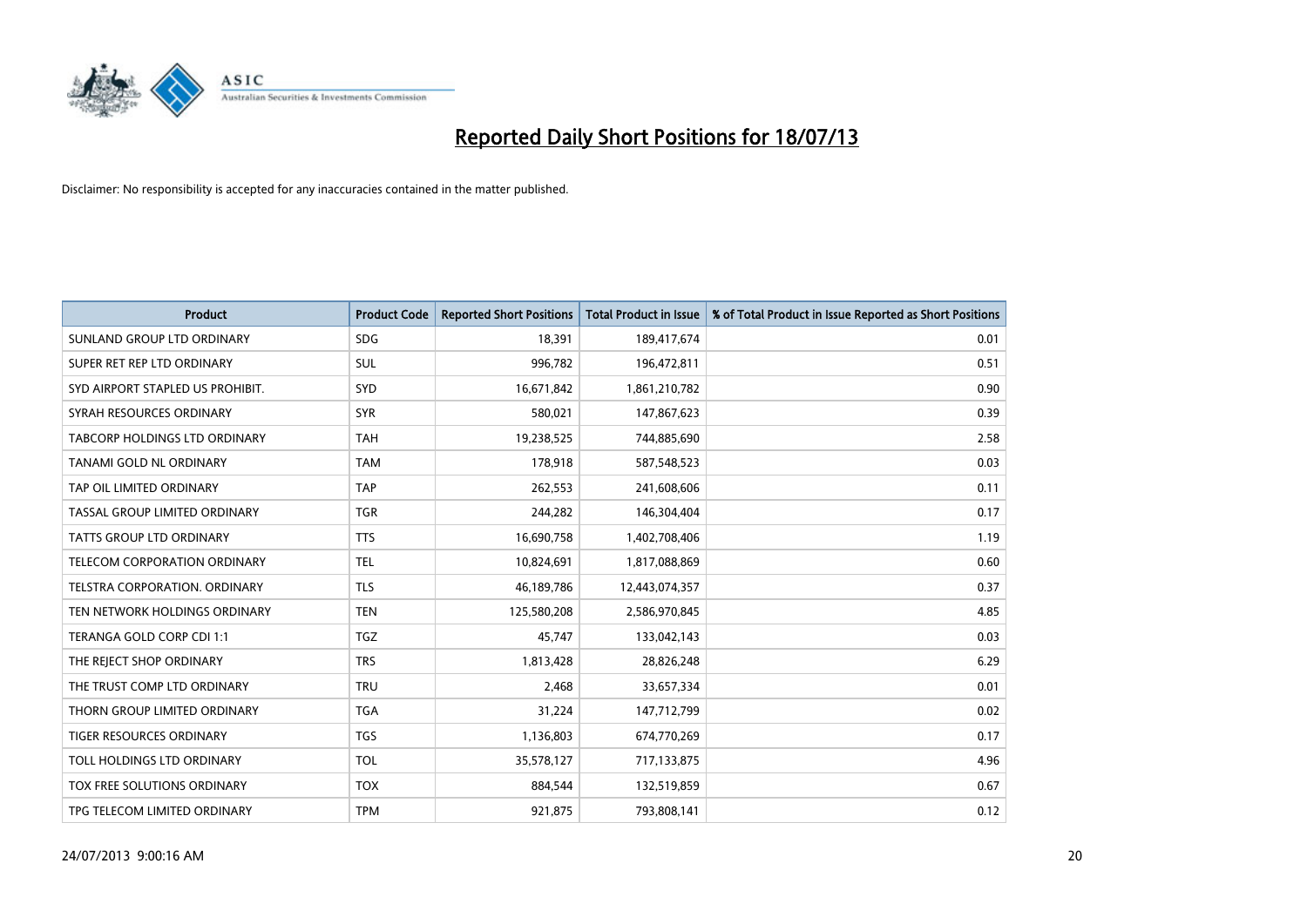

| <b>Product</b>                         | <b>Product Code</b> | <b>Reported Short Positions</b> | <b>Total Product in Issue</b> | % of Total Product in Issue Reported as Short Positions |
|----------------------------------------|---------------------|---------------------------------|-------------------------------|---------------------------------------------------------|
| <b>TRADE ME GROUP ORDINARY</b>         | <b>TME</b>          | 340,047                         | 396,017,568                   | 0.09                                                    |
| TRANSFIELD SERVICES ORDINARY           | <b>TSE</b>          | 28,170,761                      | 512,457,716                   | 5.50                                                    |
| TRANSPACIFIC INDUST, ORDINARY          | <b>TPI</b>          | 6,217,187                       | 1,578,563,490                 | 0.39                                                    |
| TRANSURBAN GROUP TRIPLE STAPLED SEC.   | <b>TCL</b>          | 1,132,663                       | 1,481,594,818                 | 0.08                                                    |
| TREASURY WINE ESTATE ORDINARY          | <b>TWE</b>          | 17,526,194                      | 647,227,144                   | 2.71                                                    |
| TROY RESOURCES LTD ORDINARY            | <b>TRY</b>          | 1,693,011                       | 157,017,805                   | 1.08                                                    |
| TWENTY-FIRST FOX INC A NON-VOTING CDI  | <b>FOXLV</b>        | 2,029,145                       | 1,517,644,111                 | 0.13                                                    |
| TWENTY-FIRST FOX INC B VOTING CDI      | <b>FOX</b>          | 878,899                         | 798,520,953                   | 0.11                                                    |
| UGL LIMITED ORDINARY                   | UGL                 | 14,891,051                      | 166,511,240                   | 8.94                                                    |
| <b>UXC LIMITED ORDINARY</b>            | <b>UXC</b>          | 689,033                         | 308,806,649                   | 0.22                                                    |
| VILLAGE ROADSHOW LTD ORDINARY          | <b>VRL</b>          | 66                              | 159,477,712                   | 0.00                                                    |
| <b>VIRGIN AUS HLDG LTD ORDINARY</b>    | <b>VAH</b>          | 78,044,413                      | 2,581,231,776                 | 3.02                                                    |
| VIRTUS HEALTH LTD ORDINARY             | <b>VRT</b>          | 319,491                         | 79,536,601                    | 0.40                                                    |
| <b>VOCUS COMMS LTD ORDINARY</b>        | VOC                 | 15,346                          | 78,546,557                    | 0.02                                                    |
| <b>WATPAC LIMITED ORDINARY</b>         | <b>WTP</b>          | 87,748                          | 184,332,526                   | 0.05                                                    |
| <b>WDS LIMITED ORDINARY</b>            | <b>WDS</b>          | 7                               | 144,740,614                   | 0.00                                                    |
| WEBIET LIMITED ORDINARY                | <b>WEB</b>          | 1,439,510                       | 79,397,959                    | 1.81                                                    |
| <b>WESFARMERS LIMITED ORDINARY</b>     | <b>WES</b>          | 24,666,628                      | 1,006,671,453                 | 2.45                                                    |
| WESFARMERS LIMITED PARTIALLY PROTECTED | <b>WESN</b>         | 109,141                         | 150,522,145                   | 0.07                                                    |
| WESTERN AREAS LTD ORDINARY             | <b>WSA</b>          | 20,607,485                      | 196,843,803                   | 10.47                                                   |